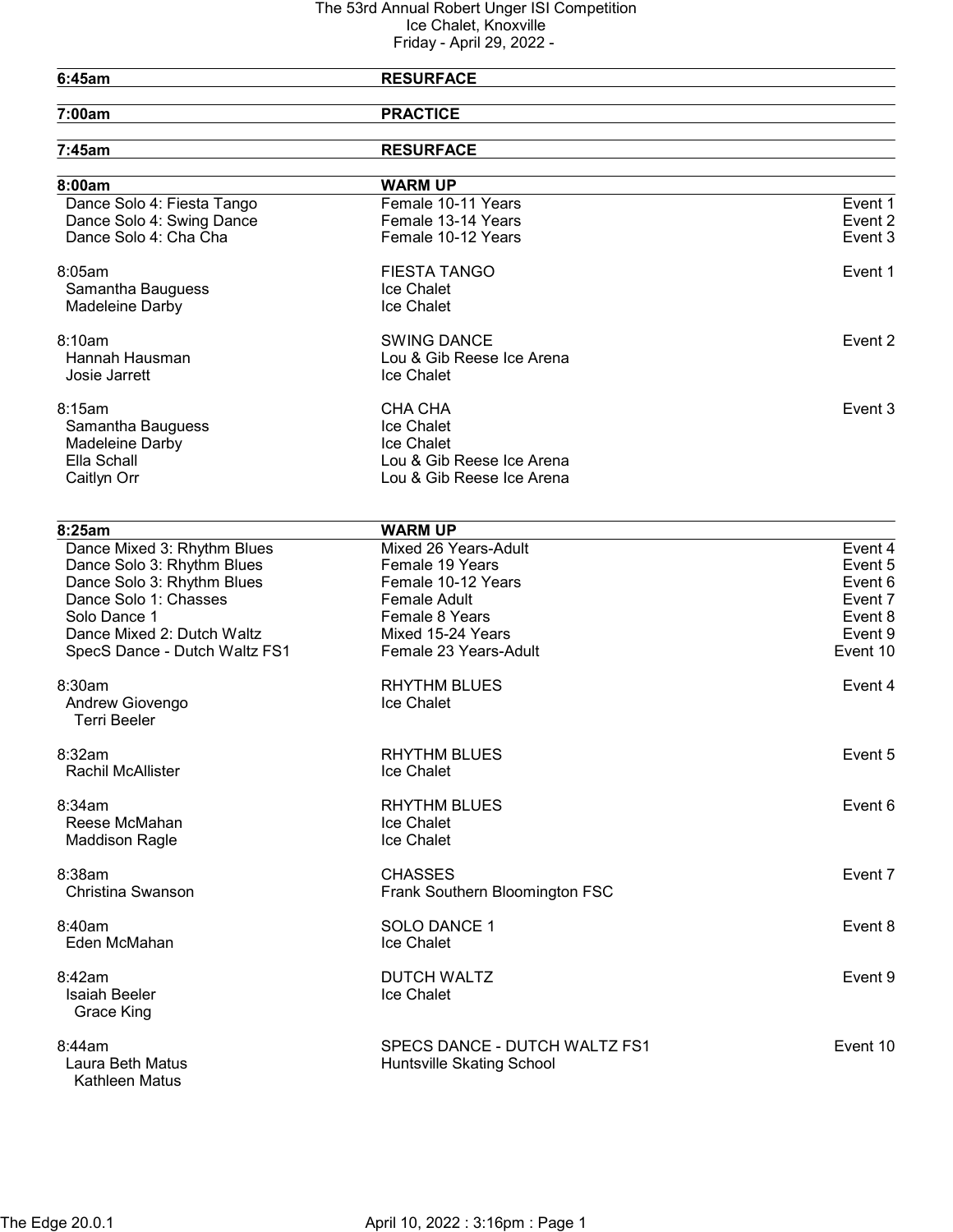| 8:45am                            | <b>WARM UP</b>            |          |
|-----------------------------------|---------------------------|----------|
| Dance Solo 3: Canasta Tango       | Female 10-13 Years        | Event 11 |
| Dance Solo 3: Canasta Tango       | Mixed 15-19 Years         | Event 12 |
| Dance Mixed 3: Canasta Tango      | Mixed 26 Years-Adult      | Event 13 |
|                                   | <b>Female Adult</b>       | Event 14 |
| Dance Solo 5: Hickory Hoedown     |                           |          |
| Dance Solo 5: Hickory Hoedown     | Female 14 Years           | Event 15 |
| 8:50am                            | <b>CANASTA TANGO</b>      | Event 11 |
| Reese McMahan                     | Ice Chalet                |          |
| Caitlyn Orr                       | Lou & Gib Reese Ice Arena |          |
| Alexandra Amyx                    | Lou & Gib Reese Ice Arena |          |
| 8:56am                            | <b>CANASTA TANGO</b>      | Event 12 |
| <b>Isaiah Beeler</b>              | Ice Chalet                |          |
| <b>Rachil McAllister</b>          | Ice Chalet                |          |
|                                   |                           |          |
| 9:00am                            | <b>CANASTA TANGO</b>      | Event 13 |
| Andrew Giovengo                   | Ice Chalet                |          |
| <b>Terri Beeler</b>               |                           |          |
| 9:02am                            | <b>HICKORY HOEDOWN</b>    | Event 14 |
| Jean Paradise                     | Huntsville Skating School |          |
|                                   |                           |          |
| 9:05am                            | <b>HICKORY HOEDOWN</b>    | Event 15 |
| Lillyanna Jacklet                 | Ice Chalet                |          |
|                                   |                           |          |
| 9:07am                            | <b>WARM UP</b>            |          |
| Dance Solo 2: Dutch Waltz         | Female 10-11 Years        | Event 16 |
| Dance Solo 2: Dutch Waltz         | Mixed 24 Years-Adult      | Event 17 |
|                                   |                           |          |
| 9:12am                            | <b>DUTCH WALTZ</b>        | Event 16 |
| Pepper Emmert                     | Ice Chalet                |          |
| <b>Mairen Stiefel</b>             | Ice Chalet                |          |
| Samantha Rieger                   | Ice Chalet                |          |
| 9:18am                            | <b>DUTCH WALTZ</b>        | Event 17 |
| Grace King                        | Ice Chalet                |          |
| Dan Moore                         | Huntsville Skating School |          |
| Helen Sylvester                   | Huntsville Skating School |          |
|                                   |                           |          |
| 9:24am                            | <b>WARM UP</b>            |          |
| Dance Mixed 10: Westminster Waltz | Mixed 15-18 Years         | Event 18 |
| Dance Solo 7: Tango               | Mixed 16-17 Years         | Event 19 |
| Dance Solo 5: Willow Waltz        | Female 14-16 Years        | Event 20 |
| Dance Solo 7: Rocker Foxtrot      | Mixed 16-17 Years         | Event 21 |
| 9:29am                            | <b>WESTMINSTER WALTZ</b>  | Event 18 |
| Altair Zentgraf                   | Ice Chalet                |          |
|                                   |                           |          |
| <b>Bonnie Dudley</b>              |                           |          |
| 9:32am                            | <b>TANGO</b>              | Event 19 |
| Noah Hausman                      | Lou & Gib Reese Ice Arena |          |
| Kenadi Scarberry                  | Lou & Gib Reese Ice Arena |          |
| $9:38$ am                         | <b>WILLOW WALTZ</b>       | Event 20 |
| Lillyanna Jacklet                 | Ice Chalet                |          |
| Alisa Apostoaei                   | Ice Chalet                |          |
|                                   |                           |          |
| 9:43am                            | ROCKER FOXTROT            | Event 21 |
| Noah Hausman                      | Lou & Gib Reese Ice Arena |          |
| Isabela Miller                    | Ice Chalet                |          |
| Kenadi Scarberry                  | Lou & Gib Reese Ice Arena |          |
|                                   |                           |          |

The Edge 20.0.1 April 10, 2022 : 3:16pm : Page 2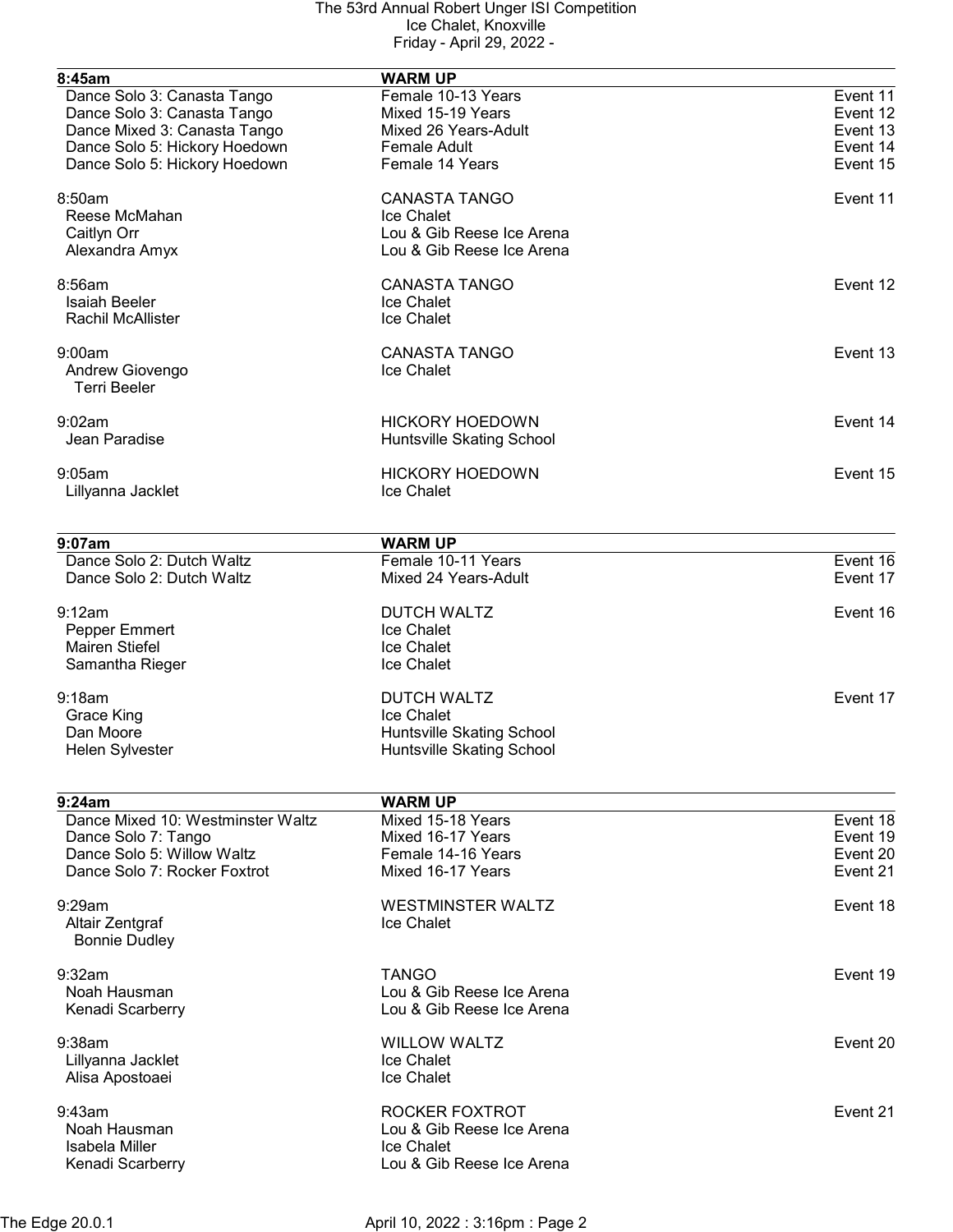| 9:52am                         | <b>WARM UP</b>            |          |
|--------------------------------|---------------------------|----------|
| Dance Solo 10: Argentine Tango | Male 15 Years             | Event 22 |
| Open Solo FD Platinum          | Female 19 Years           | Event 23 |
| Open Solo FD Gold              | Female 17-18 Years        | Event 24 |
| $9:57$ am                      | ARGENTINE TANGO           | Event 22 |
| Altair Zentgraf                | Ice Chalet                |          |
| 10:00am                        | OPEN SOLO FD PLATINUM     | Event 23 |
| Kaitlyn Nash                   | Lou & Gib Reese Ice Arena |          |
| 10:03am                        | OPEN SOLO FD GOLD         | Event 24 |
| Kenadi Scarberry               | Lou & Gib Reese Ice Arena |          |
| <b>Charlet Geiger</b>          | Lou & Gib Reese Ice Arena |          |
| 10:08am                        | <b>RESURFACE</b>          |          |
|                                |                           |          |
| 10:23am                        | <b>WARM UP</b>            |          |
| Footwork 3                     | <b>Female Adult</b>       | Event 25 |
| Footwork 4                     | Female 10-11 Years        | Event 26 |
| Footwork 4                     | Female 13-14 Years        | Event 27 |
| 10:26am                        | <b>FOOTWORK3</b>          | Event 25 |
| Autumn Knoth-Jez               | Huntsville Skating School |          |
| 10:28am                        | <b>FOOTWORK4</b>          | Event 26 |
| Samantha Bauguess              | Ice Chalet                |          |
| Isabella Mitchell              | Huntsville Skating School |          |
| Ella Schall                    | Lou & Gib Reese Ice Arena |          |
| 10:33am                        | <b>FOOTWORK4</b>          | Event 27 |
| Alexandra Amyx                 | Lou & Gib Reese Ice Arena |          |
| Hannah Hausman                 | Lou & Gib Reese Ice Arena |          |
| <b>Alex Gowans</b>             | Lou & Gib Reese Ice Arena |          |
| 10:39am                        | <b>WARM UP</b>            |          |
| Footwork 3-4                   | Female 16-19 Years        | Event 28 |
| Footwork 4                     | Male 26 Years-Adult       | Event 29 |
| Footwork 5                     | Female 15 Years           | Event 30 |
| 10:42am                        | FOOTWORK 3-4              | Event 28 |
| <b>Rosie Christy</b>           | Lou & Gib Reese Ice Arena |          |
| <b>Rachil McAllister</b>       | Ice Chalet                |          |
| 10:45am                        | <b>FOOTWORK4</b>          | Event 29 |
| Andrew Giovengo                | Ice Chalet                |          |
| <b>Tony Knox</b>               | Ice Chalet                |          |
| 10:49am                        | <b>FOOTWORK 5</b>         | Event 30 |
| Alexa Roth                     | Ice Chalet                |          |
| 10:51am                        | <b>WARM UP</b>            |          |
| Footwork 6-7                   | Mixed 14-16 Years         | Event 31 |
| Footwork 6-7                   | Female 18-20 Years        | Event 32 |
| 10:54am                        | FOOTWORK 6-7              | Event 31 |
| <b>Channing Clarke</b>         | Ice Chalet                |          |
| Isabela Miller                 | Ice Chalet                |          |
| Sora Imai                      | Ice Chalet                |          |
|                                |                           |          |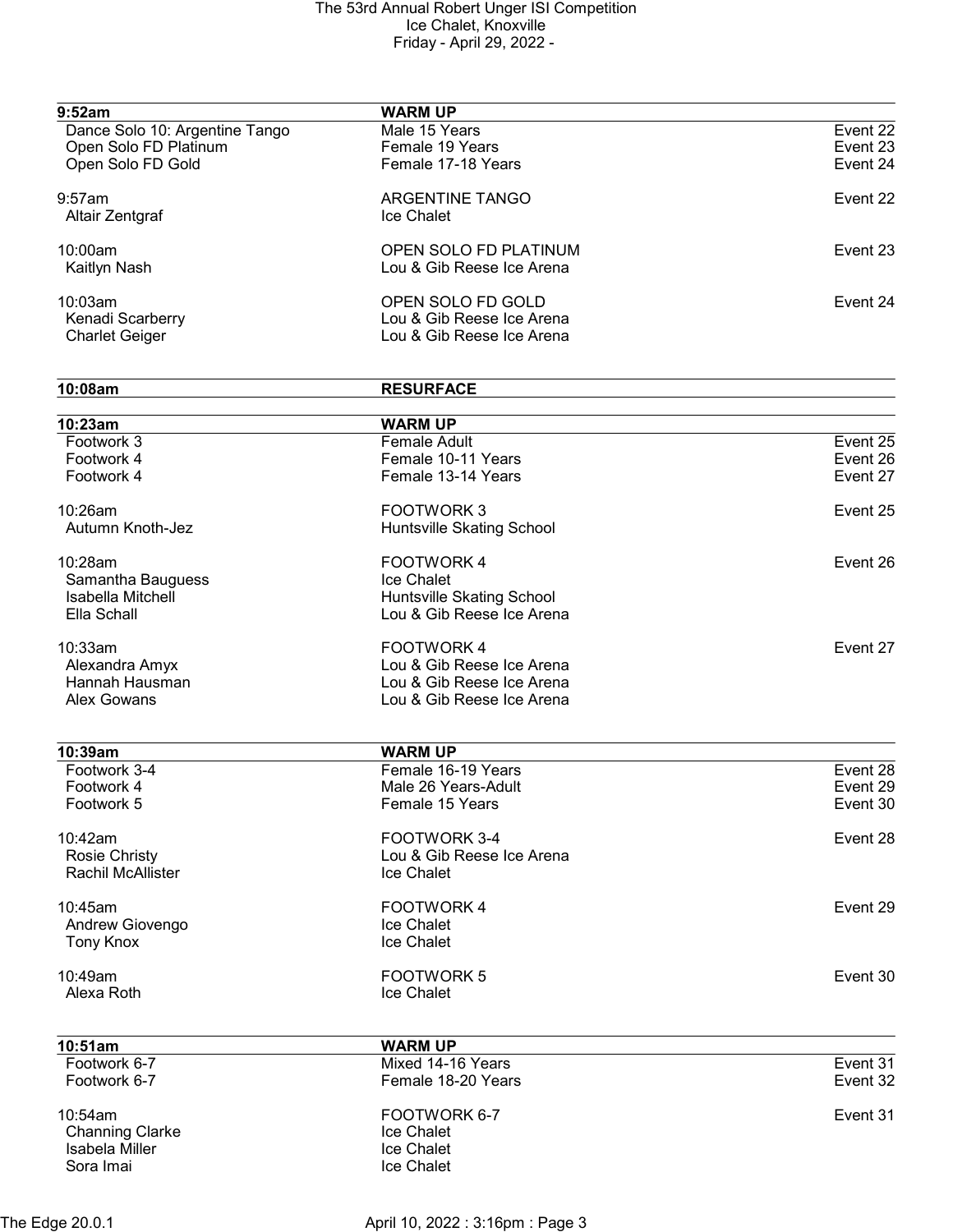Jaedyn Sobota<br>Kaitlyn Nash Shannon Davis

10:59am FOOTWORK 6-7 Event 32 Lou & Gib Reese Ice Arena<br>Ice Chalet Lou & Gib Reese Ice Arena<br>Ice Chalet

| 11:07am                                                       | <b>WARM UP</b>                                                                             |          |
|---------------------------------------------------------------|--------------------------------------------------------------------------------------------|----------|
| Freestyle 1                                                   | Female 8-10 Years                                                                          | Event 33 |
| Freestyle 1                                                   | Female 14-16 Years                                                                         | Event 34 |
| Freestyle 1                                                   | Female 24 Years-Adult                                                                      | Event 35 |
| 11:12am<br><b>Brooke Ming</b><br>Emma Nolen<br>Claire Clayton | <b>FREESTYLE 1</b><br>Huntsville Skating School<br>Ice Chalet<br>Huntsville Skating School | Event 33 |
| 11:19am<br><b>Haley McAdams</b><br>Carly Farone               | <b>FREESTYLE 1</b><br>Huntsville Skating School<br>Ice Chalet                              | Event 34 |
| 11:24am<br>Grace King<br><b>Terri Beeler</b>                  | <b>FREESTYLE 1</b><br><b>Ice Chalet</b><br>Ice Chalet                                      | Event 35 |

| 11:29am                  | <b>WARM UP</b>                   |          |
|--------------------------|----------------------------------|----------|
| Freestyle 2              | Male 8 Years                     | Event 36 |
| Freestyle 2              | Female 9-10 Years                | Event 37 |
| Freestyle 2              | Female 11 Years                  | Event 38 |
| 11:34am                  | <b>FREESTYLE 2</b>               | Event 36 |
| Isaac Hausman            | Lou & Gib Reese Ice Arena        |          |
| 11:37am                  | <b>FREESTYLE 2</b>               | Event 37 |
| <b>Melody Martin</b>     | Lou & Gib Reese Ice Arena        |          |
| <b>Mairen Stiefel</b>    | Ice Chalet                       |          |
| Reese McMahan            | Ice Chalet                       |          |
| 11:44am                  | <b>FREESTYLE 2</b>               | Event 38 |
| <b>Caitlyn Nix</b>       | <b>Huntsville Skating School</b> |          |
| Anna Claire Abney        | Huntsville Skating School        |          |
| Kyleigh Pinkston         | Ice Chalet                       |          |
| 11:52am                  | <b>WARM UP</b>                   |          |
| Freestyle 3              | Female 9-11 Years                | Event 39 |
| Freestyle 3              | Female 14-19 Years               | Event 40 |
| 11:57am                  | <b>FREESTYLE 3</b>               | Event 39 |
| <b>Lily Mitchell</b>     | Ice Chalet                       |          |
| Hannah Rieger            | Ice Chalet                       |          |
| Megan Stewart            | Huntsville Skating School        |          |
| Samantha Rieger          | Ice Chalet                       |          |
| 12:07pm                  | <b>FREESTYLE 3</b>               | Event 40 |
| Makenna Crowe            | Edge Ice Center                  |          |
| Corinne Hawkey           | Ice Chalet                       |          |
| <b>Rachil McAllister</b> | Ice Chalet                       |          |
| 12:14 <sub>pm</sub>      | <b>RESURFACE</b>                 |          |

The Edge 20.0.1 **April 10, 2022 : 3:16pm : Page 4**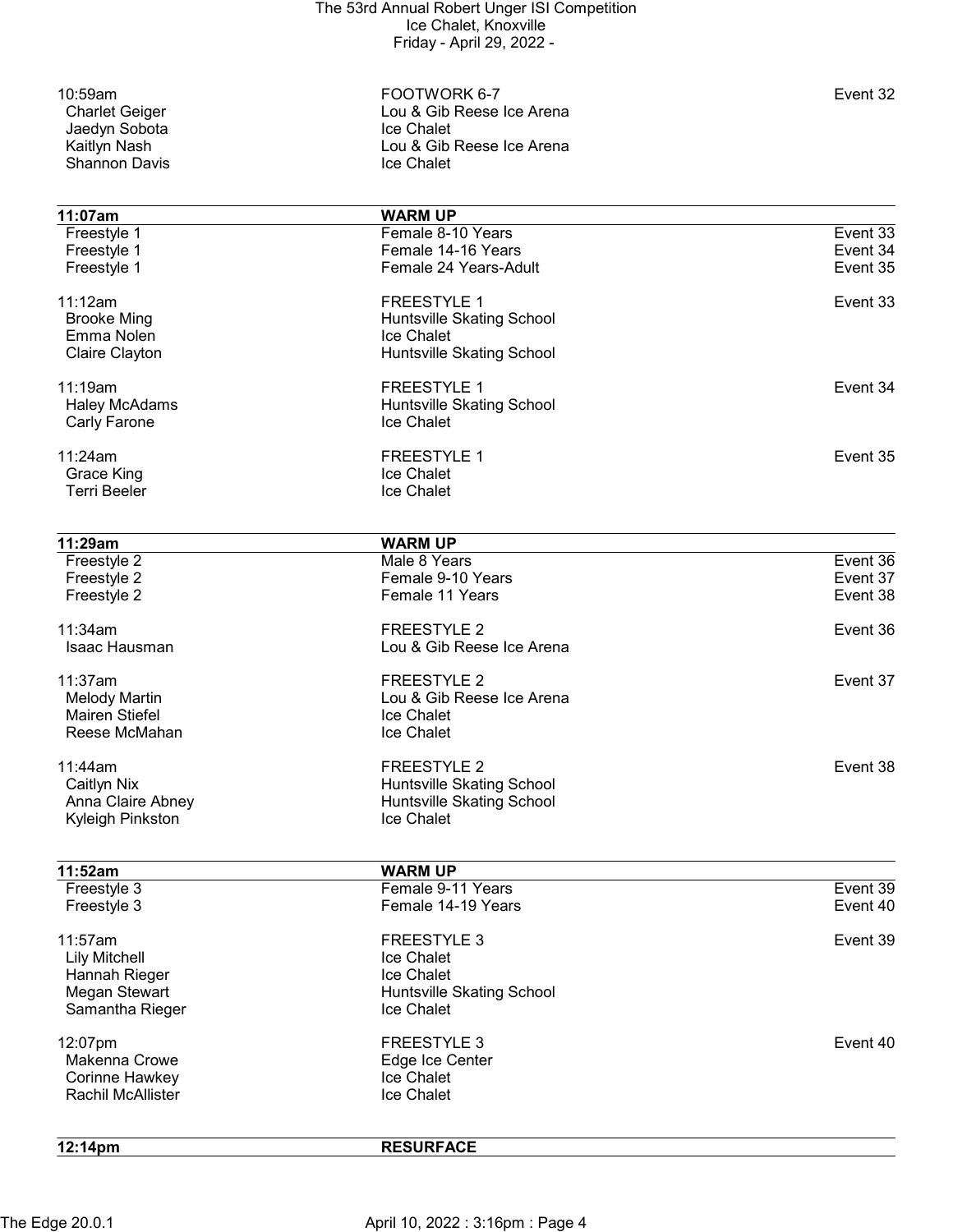| 12:29pm               | <b>PRACTICE</b>           |          |
|-----------------------|---------------------------|----------|
| $1:14$ pm             | <b>WARM UP</b>            |          |
| Freestyle 4           | Female 12-13 Years        | Event 41 |
| Open Pairs Too Gold   | Mixed 16-20 Years         | Event 42 |
| $1:19$ pm             | <b>FREESTYLE 4</b>        | Event 41 |
| Caitlyn Orr           | Lou & Gib Reese Ice Arena |          |
| Leah Dalili           | Ice Chalet                |          |
| Ava Burleson          | <b>Ice Chalet</b>         |          |
| Hannah Hausman        | Lou & Gib Reese Ice Arena |          |
| Alexandra Amyx        | Lou & Gib Reese Ice Arena |          |
| $1:34$ pm             | OPEN PAIRS TOO GOLD       | Event 42 |
| Isabela Miller        | Ice Chalet                |          |
| Jeshua Jacklet        |                           |          |
| $1:36$ pm             | <b>WARM UP</b>            |          |
| Freestyle 4           | Male 9 Years              | Event 43 |
| Freestyle 4           | Female 14-16 Years        | Event 44 |
| Freestyle 4           | <b>Female Adult</b>       | Event 45 |
| $1:41$ pm             | <b>FREESTYLE 4</b>        | Event 43 |
| <b>Mark Novak</b>     | Huntsville Skating School |          |
| $1:44$ pm             | <b>FREESTYLE 4</b>        | Event 44 |
| <b>Emma Herring</b>   | Huntsville Skating School |          |
| <b>Alex Gowans</b>    | Lou & Gib Reese Ice Arena |          |
| Sydney Chan           | Ice Chalet                |          |
| Evelyn Hawkey         | Ice Chalet                |          |
| $1:56$ pm             | <b>FREESTYLE 4</b>        | Event 45 |
| Jennifer Arnold       | Huntsville Skating School |          |
| $1:59$ pm             | <b>RESURFACE</b>          |          |
| 2:14 <sub>pm</sub>    | <b>WARM UP</b>            |          |
| Freestyle 5           | Female 15-18 Years        | Event 46 |
| Freestyle 6           | Female 20 Years           | Event 47 |
| Freestyle 8           | Male 16 Years             | Event 48 |
| 2:19pm                | <b>FREESTYLE 5</b>        | Event 46 |
| Grace Graham          | Ice Chalet                |          |
| <b>Charlet Geiger</b> | Lou & Gib Reese Ice Arena |          |
| $2:25$ pm             | FREESTYLE 6               | Event 47 |
| <b>Shannon Davis</b>  | Ice Chalet                |          |
| $2:28$ pm             | <b>FREESTYLE 8</b>        | Event 48 |
| Noah Hausman          | Lou & Gib Reese Ice Arena |          |
| 2:33pm                | <b>WARM UP</b>            |          |
| <b>Artistic FS1</b>   | Female 24 Years           | Event 49 |
| <b>Artistic FS2</b>   | Female 9-10 Years         | Event 50 |
| <b>Artistic FS3</b>   | Female 9-12 Years         | Event 51 |
| <b>Artistic FS3</b>   | Female 14-16 Years        | Event 52 |
| 2:38pm                | <b>ARTISTIC FS1</b>       | Event 49 |
| Grace King            | Ice Chalet                |          |
|                       |                           |          |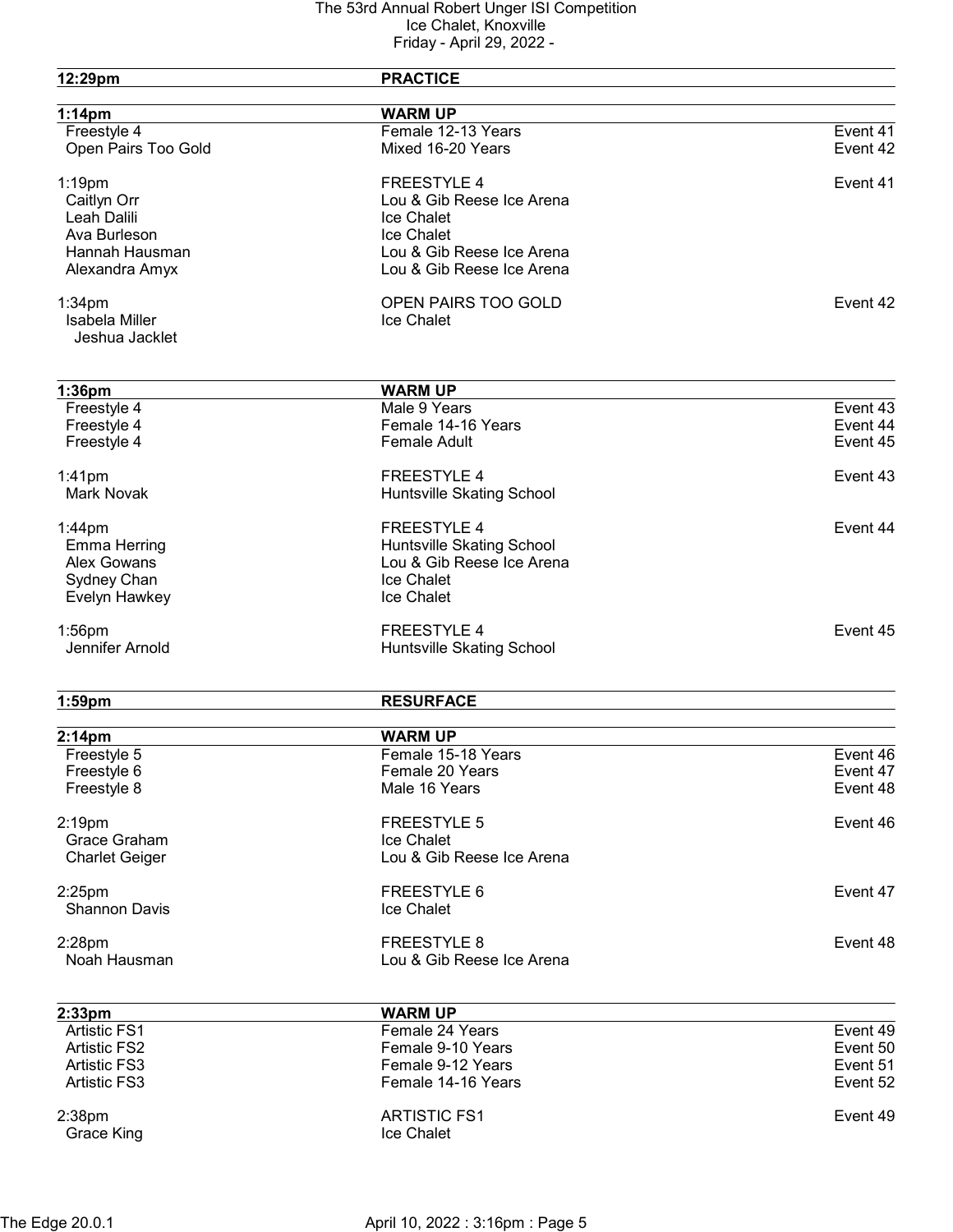| Reagan Murphy         | <b>Ice Chalet</b>         |          |
|-----------------------|---------------------------|----------|
| Lillyanna Jacklet     | <b>Ice Chalet</b>         |          |
| 2:53pm                | <b>ARTISTIC FS3</b>       | Event 52 |
| <b>Maddison Ragle</b> | Ice Chalet                |          |
| Samantha Rieger       | <b>Ice Chalet</b>         |          |
| <b>Lily Mitchell</b>  | <b>Ice Chalet</b>         |          |
| 2:45pm                | <b>ARTISTIC FS3</b>       | Event 51 |
|                       |                           |          |
| Reese McMahan         | Ice Chalet                |          |
| Lillian Doss          | Huntsville Skating School |          |
| 2:40pm                | <b>ARTISTIC FS2</b>       | Event 50 |
|                       |                           |          |

| 2:58 <sub>pm</sub>    | <b>WARM UP</b>            |          |
|-----------------------|---------------------------|----------|
| <b>Artistic FS3</b>   | Female 19 Years           | Event 53 |
| <b>Artistic FS3</b>   | Female Adult              | Event 54 |
| <b>Artistic FS4</b>   | Female 10-13 Years        | Event 55 |
| <b>Artistic FS4</b>   | Female 14-18 Years        | Event 56 |
| 3:03 <sub>pm</sub>    | <b>ARTISTIC FS3</b>       | Event 53 |
| Arwen Roach           | <b>Ice Chalet</b>         |          |
| Rachil McAllister     | Ice Chalet                |          |
| 3:08 <sub>pm</sub>    | <b>ARTISTIC FS3</b>       | Event 54 |
| <b>Triua Privette</b> | Lou & Gib Reese Ice Arena |          |
| 3:10 <sub>pm</sub>    | <b>ARTISTIC FS4</b>       | Event 55 |
| Samantha Bauguess     | Ice Chalet                |          |
| Hannah Hausman        | Lou & Gib Reese Ice Arena |          |
| 3:15 <sub>pm</sub>    | <b>ARTISTIC FS4</b>       | Event 56 |
| Alex Gowans           | Lou & Gib Reese Ice Arena |          |
| <b>Rosie Christy</b>  | Lou & Gib Reese Ice Arena |          |
| Cassandre Dodd        | Huntsville Skating School |          |
| Josie Hamby           | <b>Ice Chalet</b>         |          |

| 3:25 <sub>pm</sub>    | <b>WARM UP</b>      |          |
|-----------------------|---------------------|----------|
| <b>Artistic FS4</b>   | Male 26 Years       | Event 57 |
| <b>Artistic FS4</b>   | Male Adult          | Event 58 |
| <b>Artistic FS5</b>   | Female 15 Years     | Event 59 |
| Artistic FS6          | Female 14-16 Years  | Event 60 |
| 3:30 <sub>pm</sub>    | <b>ARTISTIC FS4</b> | Event 57 |
| Andrew Giovengo       | Ice Chalet          |          |
| $3:33$ pm             | <b>ARTISTIC FS4</b> | Event 58 |
| <b>Tony Knox</b>      | Ice Chalet          |          |
| 3:35 <sub>pm</sub>    | <b>ARTISTIC FS5</b> | Event 59 |
| Alexa Roth            | Ice Chalet          |          |
| Grace Graham          | Ice Chalet          |          |
| 3:40 <sub>pm</sub>    | <b>ARTISTIC FS6</b> | Event 60 |
| Sora Imai             | Ice Chalet          |          |
| Isabela Miller        | Ice Chalet          |          |
| 3:46 <sub>pm</sub>    | <b>WARM UP</b>      |          |
| Artistic FS6          | Female 19-20 Years  | Event 61 |
| Artistic FS8-Platinum | Mixed 16-19 Years   | Event 62 |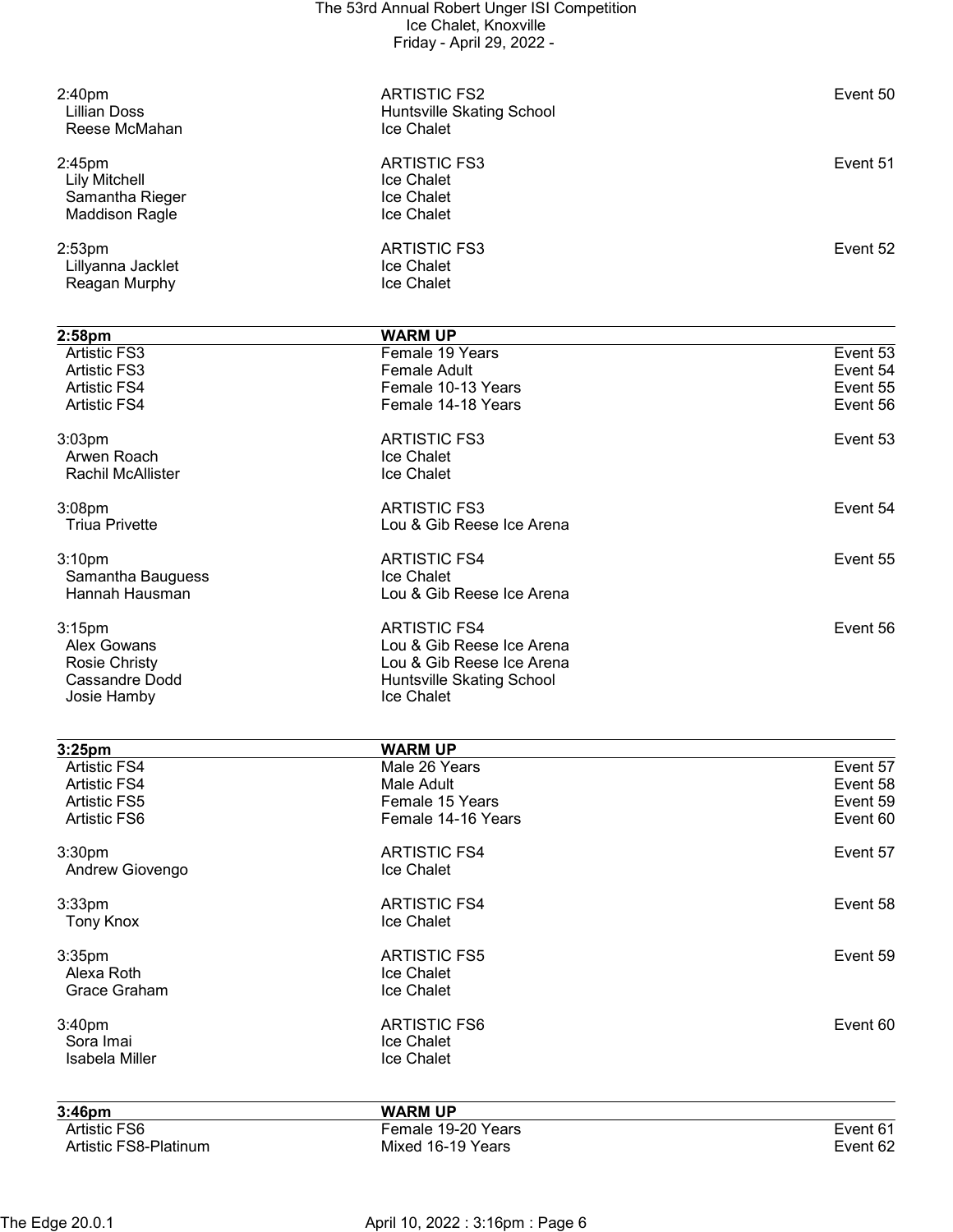Shannon Davis

Noah Hausman<br>
Camron Nipper<br>
Bonnie Dudley<br>
Bonnie Dudley<br>
Ce Chalet<br>
Ice Chalet Bonnie Dudley<br>Ericka Walter

3:51pm ARTISTIC FS6 Event 61 Lou & Gib Reese Ice Arena<br>Ice Chalet

3:57pm **Event 62** ARTISTIC FS8-PLATINUM Lou & Gib Reese Ice Arena<br>Ice Chalet Huntsville Skating School

## 4:09pm RESURFACE

| 4:24 <sub>pm</sub>                                                               | <b>WARM UP</b>                                                        |           |
|----------------------------------------------------------------------------------|-----------------------------------------------------------------------|-----------|
| Solo Comp. Pre Alpha                                                             | Female 7 Years                                                        | Event 63A |
| Solo Comp. Alpha                                                                 | Female 6 Years                                                        | Event 63B |
| Solo Comp. Alpha                                                                 | Male 8 Years                                                          | Event 64A |
| Solo Comp. Alpha                                                                 | Female 9 Years                                                        | Event 64B |
| Solo Comp. Alpha                                                                 | Female 16 Years                                                       | Event 65A |
| Solo Comp. Beta                                                                  | Female 7 Years                                                        | Event 65B |
| Solo Comp. Beta                                                                  | Female 9-11 Years                                                     | Event 66A |
| Solo Comp. Beta                                                                  | Female 14 Years                                                       | Event 66B |
| $4:27$ pm<br>Ryan Allen                                                          | SOLO COMP. PRE ALPHA: LOBBY SIDE<br>Ice Chalet                        | Event 63A |
| $4:27$ pm<br>Evelyn Heatherly                                                    | SOLO COMP. ALPHA: CLOCK SIDE<br>Ice Chalet                            | Event 63B |
| 4:29pm<br><b>William Bauguess</b>                                                | SOLO COMP. ALPHA: LOBBY SIDE<br>Ice Chalet                            | Event 64A |
| $4:29$ pm<br>Ella Neal                                                           | SOLO COMP. ALPHA: CLOCK SIDE<br>Edge Ice Center                       | Event 64B |
| 4:30pm<br>Amy Davis                                                              | SOLO COMP. ALPHA: LOBBY SIDE<br>Ice Chalet                            | Event 65A |
| 4:30pm<br>Alina Orlovskyy                                                        | SOLO COMP. BETA: CLOCK SIDE<br>Ice Chalet                             | Event 65B |
| 4:32pm<br>Evelyn Rose Swindeman<br>Norah Paige Sawyers<br><b>Allie Killeffer</b> | SOLO COMP. BETA: LOBBY SIDE<br>Ice Chalet<br>Ice Chalet<br>Ice Chalet | Event 66A |
| 4:32pm<br>Mollie O'Beirne                                                        | SOLO COMP. BETA: CLOCK SIDE<br>Huntsville Skating School              | Event 66B |
| 4:36pm                                                                           | <b>WARM UP</b>                                                        |           |
| Solo Comp. Gamma                                                                 | Male 14 Years                                                         | Event 67A |
| Solo Comp. Gamma                                                                 | <b>Female Adult</b>                                                   | Event 67B |
| Solo Comp. Delta                                                                 | Female 6 Years                                                        | Event 68A |
| Solo Comp. Delta                                                                 | Female 8 Years                                                        | Event 68B |
| Solo Comp. Delta                                                                 | Male 8 Years                                                          | Event 69A |
| Solo Comp. Delta                                                                 | Female 12 Years                                                       | Event 69B |
| 4:39pm<br>George Kohnstamm                                                       | SOLO COMP. GAMMA: LOBBY SIDE<br>Ice Chalet                            | Event 67A |
| 4:39pm<br>Rebecca Booth                                                          | SOLO COMP. GAMMA: CLOCK SIDE<br>Huntsville Skating School             | Event 67B |
|                                                                                  |                                                                       |           |

The Edge 20.0.1 **April 10, 2022 : 3:16pm : Page 7**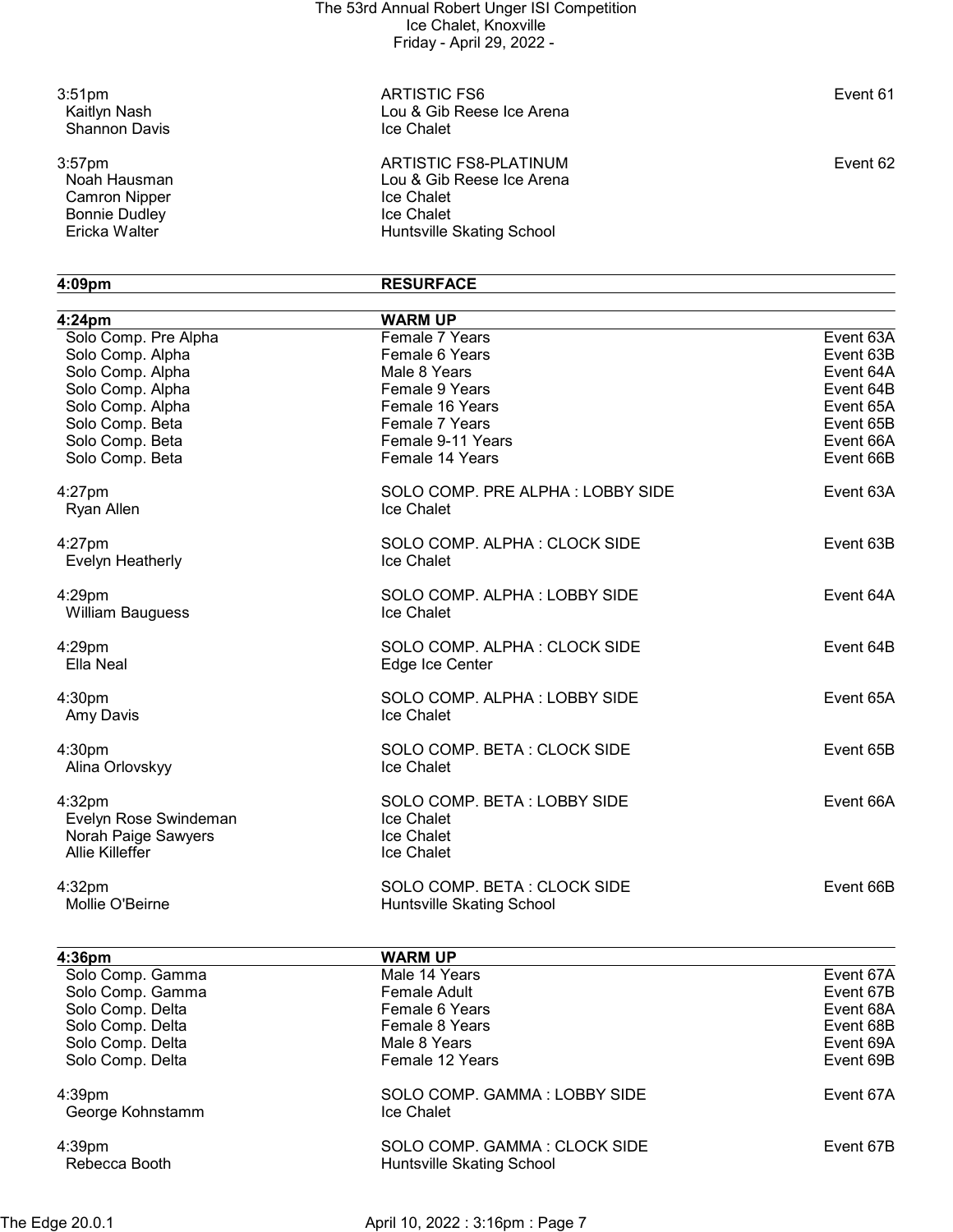| The 53rd Annual Robert Unger ISI Competition<br>Ice Chalet, Knoxville<br>Friday - April 29, 2022 -                 |                                                                                                                                 |                                                                            |
|--------------------------------------------------------------------------------------------------------------------|---------------------------------------------------------------------------------------------------------------------------------|----------------------------------------------------------------------------|
| $4:41$ pm<br><b>Barbara Nicks</b>                                                                                  | SOLO COMP. DELTA: LOBBY SIDE<br>Ice Chalet                                                                                      | Event 68A                                                                  |
| $4:41$ pm<br>Eden McMahan<br><b>Whitley Bauguess</b>                                                               | SOLO COMP. DELTA: CLOCK SIDE<br>Ice Chalet<br>Ice Chalet                                                                        | Event 68B                                                                  |
| $4:44$ pm<br><b>Colton Jarrett</b>                                                                                 | SOLO COMP. DELTA: LOBBY SIDE<br>Ice Chalet                                                                                      | Event 69A                                                                  |
| 4:44pm<br>Sophie Caffrey                                                                                           | SOLO COMP. DELTA: CLOCK SIDE<br>Ice Chalet                                                                                      | Event 69B                                                                  |
| 4:45pm<br>Solo Comp. FS1<br>Solo Comp. FS1<br>Solo Comp. FS2<br>Solo Comp. FS2<br>Solo Comp. FS2<br>Solo Comp. FS2 | <b>WARM UP</b><br>Male 12 Years<br>Female 16 Years<br>Male 8 Years<br>Female 10 Years<br>Female 17 Years<br><b>Female Adult</b> | Event 70A<br>Event 70B<br>Event 71A<br>Event 71B<br>Event 72A<br>Event 72B |
| 4:48pm<br>Shan Chohan                                                                                              | SOLO COMP. FS1: LOBBY SIDE<br>Ice Chalet                                                                                        | Event 70A                                                                  |
| 4:48pm<br>Carly Farone                                                                                             | SOLO COMP. FS1: CLOCK SIDE<br>Ice Chalet                                                                                        | Event 70B                                                                  |
| 4:50pm<br>Isaac Hausman                                                                                            | SOLO COMP. FS2 : LOBBY SIDE<br>Lou & Gib Reese Ice Arena                                                                        | Event 71A                                                                  |
| 4:50 <sub>pm</sub><br>Reese McMahan<br><b>Mairen Stiefel</b>                                                       | SOLO COMP. FS2 : CLOCK SIDE<br>Ice Chalet<br>Ice Chalet                                                                         | Event 71B                                                                  |
| 4:53pm<br><b>Grace Malloy</b>                                                                                      | SOLO COMP. FS2: LOBBY SIDE<br>Huntsville Skating School                                                                         | Event 72A                                                                  |
| 4:53pm<br>Helen Sylvester                                                                                          | SOLO COMP. FS2 : CLOCK SIDE<br>Huntsville Skating School                                                                        | Event 72B                                                                  |
| 4:54pm<br>Solo Comp. FS3<br>Solo Comp. FS3<br>Solo Comp. FS3<br>Solo Comp. FS4                                     | <b>WARM UP</b><br>Female 9-11 Years<br>Female 14-15 Years<br>Female 19 Years<br>Female 10-11 Years                              | Event 73A<br>Event 73B<br>Event 74A<br>Event 74B                           |
| 4:59pm<br><b>Lily Mitchell</b><br><b>Adalyn Martin</b>                                                             | SOLO COMP. FS3: LOBBY SIDE<br>Ice Chalet<br>Lou & Gib Reese Ice Arena                                                           | Event 73A                                                                  |
| 4:59pm<br>Makenna Crowe<br>Corinne Hawkey                                                                          | SOLO COMP. FS3: CLOCK SIDE<br>Edge Ice Center<br>Ice Chalet                                                                     | Event 73B                                                                  |
| 5:02pm<br>Rachil McAllister                                                                                        | SOLO COMP. FS3: LOBBY SIDE<br>Ice Chalet                                                                                        | Event 74A                                                                  |
| 5:02pm                                                                                                             | SOLO COMP. FS4 : CLOCK SIDE                                                                                                     | Event 74B                                                                  |

Samantha Bauguess **In the Samantha Bauguess Ice Chalet** Madeleine Darby **Internal and Contact Chalet** 

The Edge 20.0.1 **April 10, 2022 : 3:16pm : Page 8** 

Lou & Gib Reese Ice Arena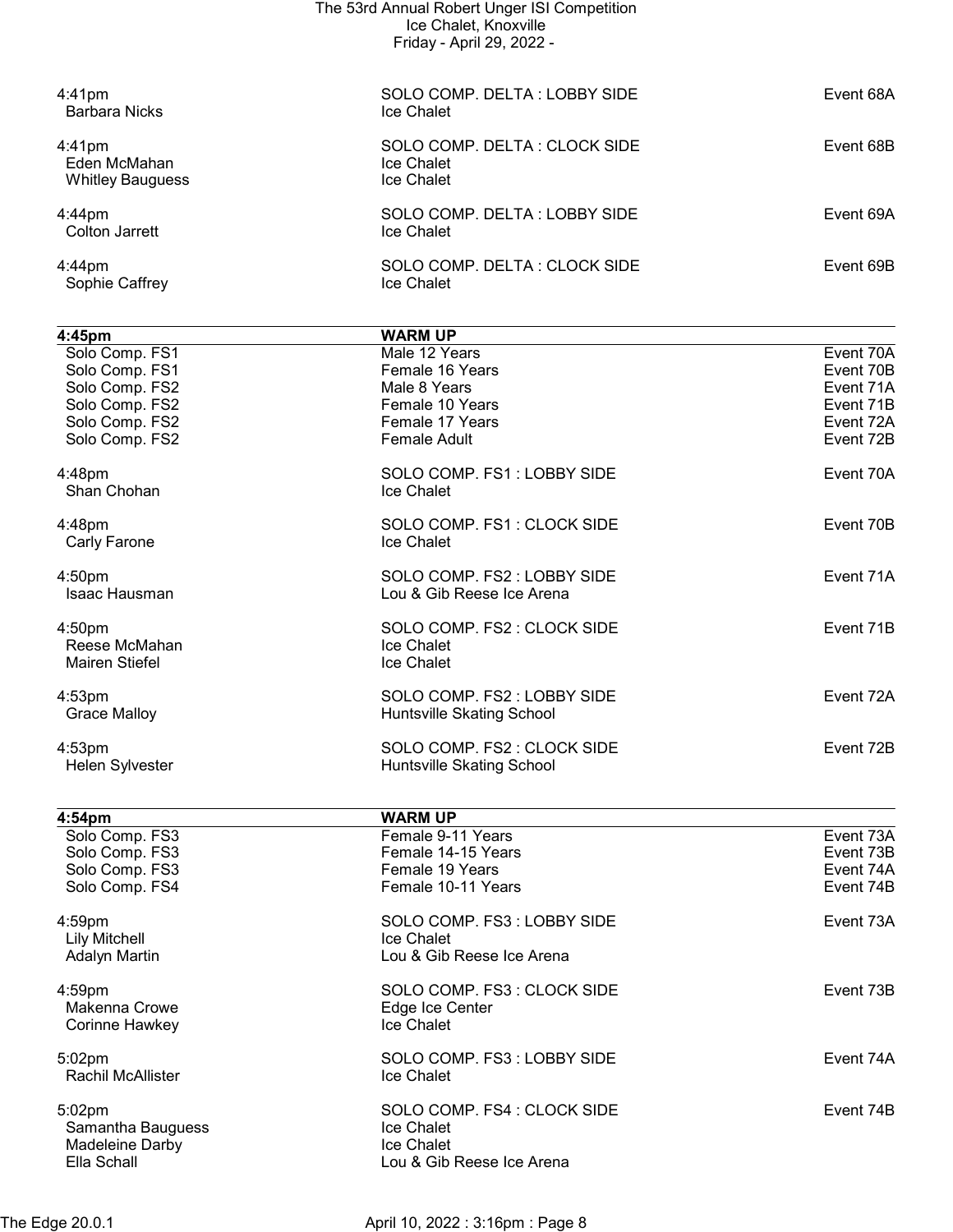| 5:07pm                             | <b>WARM UP</b>                   |           |
|------------------------------------|----------------------------------|-----------|
| Solo Comp. FS4                     | Female 12-13 Years               | Event 75A |
| Solo Comp. FS4                     | Female 16-17 Years               | Event 75B |
| Solo Comp. FS4                     | Male 26 Years                    | Event 76A |
|                                    |                                  |           |
| 5:12pm                             | SOLO COMP. FS4 : LOBBY SIDE      | Event 75A |
| Caitlyn Orr                        | Lou & Gib Reese Ice Arena        |           |
| Hannah Hausman                     | Lou & Gib Reese Ice Arena        |           |
| Leah Dalili                        | Ice Chalet                       |           |
|                                    | SOLO COMP. FS4 : CLOCK SIDE      | Event 75B |
| 5:12pm                             |                                  |           |
| Evelyn Hawkey<br>Cassandre Dodd    | Ice Chalet                       |           |
|                                    | Huntsville Skating School        |           |
| 5:16pm                             | SOLO COMP. FS4 : LOBBY SIDE      | Event 76A |
| Andrew Giovengo                    | Ice Chalet                       |           |
|                                    |                                  |           |
| 5:18pm                             | <b>WARM UP</b>                   |           |
| Solo Comp. FS6                     | Female 16-20 Years               | Event 77  |
| Solo Comp. FS8                     | Male 16 Years                    | Event 78  |
| Solo Comp. FS8                     | <b>Female Adult</b>              | Event 79  |
| 5:23pm                             | SOLO COMP. FS6                   | Event 77  |
| Isabela Miller                     | Ice Chalet                       |           |
|                                    |                                  |           |
| <b>Shannon Davis</b>               | Ice Chalet                       |           |
| 5:27pm                             | SOLO COMP. FS8                   | Event 78  |
| Noah Hausman                       | Lou & Gib Reese Ice Arena        |           |
|                                    |                                  |           |
| 5:29pm                             | SOLO COMP. FS8                   | Event 79  |
| Amanda Bates                       | Ice Chalet                       |           |
|                                    |                                  |           |
| 5:31pm                             | <b>WARM UP</b>                   |           |
| <b>Family Spotlight</b>            | Family                           | Event 80  |
| 5:36pm                             | <b>FAMILY SPOTLIGHT</b>          | Event 80  |
| Kylie Harden                       | <b>Huntsville Skating School</b> |           |
| Katelyn Harden                     |                                  |           |
| Lillyanna Jacklet                  | Ice Chalet                       |           |
| Jeshua Jacklet                     |                                  |           |
|                                    |                                  |           |
| Josie Jarrett                      | Ice Chalet                       |           |
| <b>Colton Jarrett</b>              |                                  |           |
|                                    |                                  |           |
| <b>Cynthia Davies</b><br>Dan Moore | Huntsville Skating School        |           |
|                                    |                                  |           |

| $5:46$ pm                                   | <b>RESURFACE</b>                                             |          |
|---------------------------------------------|--------------------------------------------------------------|----------|
| $6:01 \text{pm}$                            | <b>WARM UP</b>                                               |          |
| Theme Spot. FS7-8                           | Mixed 18 Years-Adult                                         | Event 81 |
| $6:06$ pm<br>Amanda Bates<br>Austin Johnson | THEME SPOT. FS7-8<br>Ice Chalet<br>Lou & Gib Reese Ice Arena | Event 81 |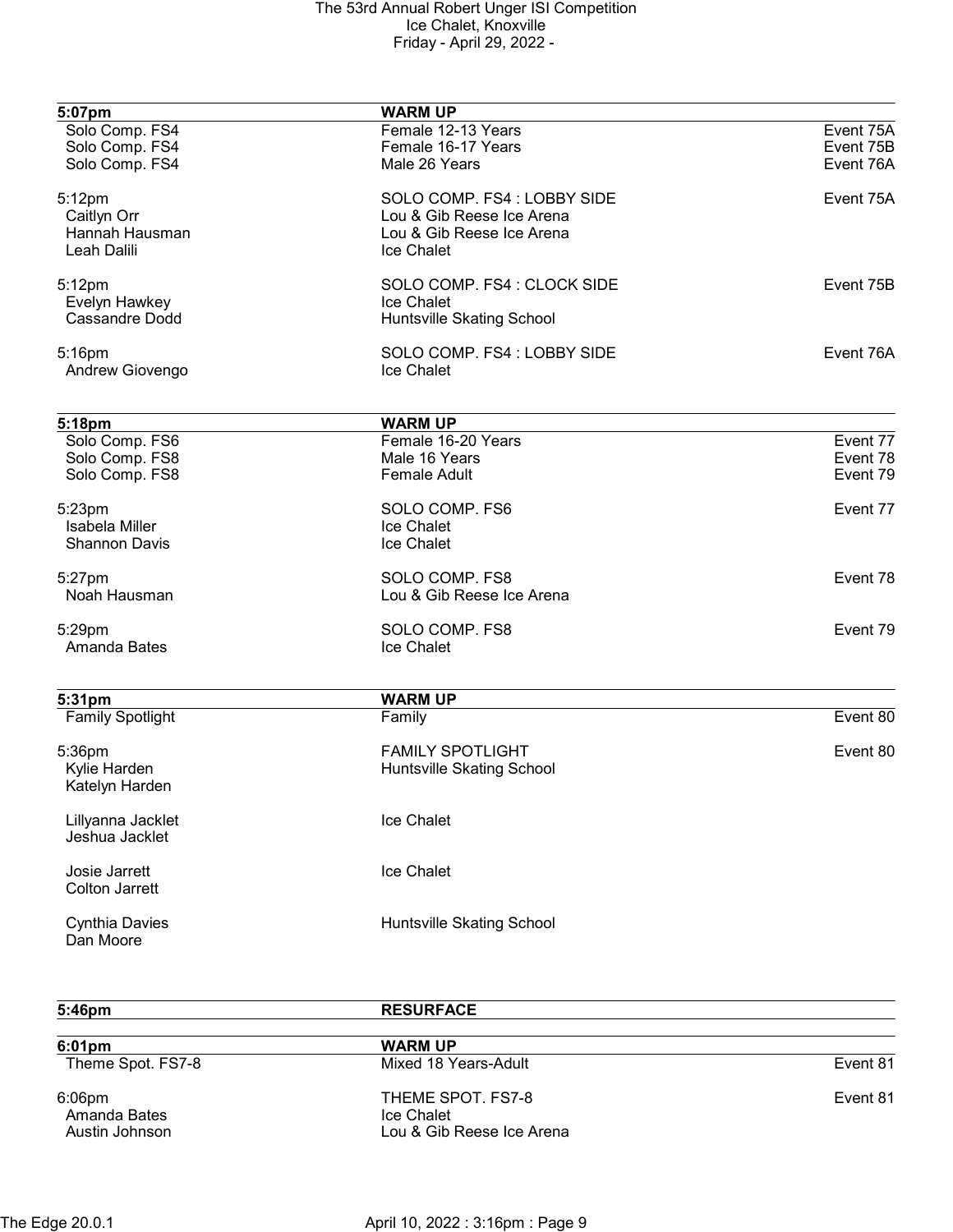| <b>WARM UP</b>                                             |                                                                                                                                                                                                                                                                                                                       |
|------------------------------------------------------------|-----------------------------------------------------------------------------------------------------------------------------------------------------------------------------------------------------------------------------------------------------------------------------------------------------------------------|
|                                                            | Event 82                                                                                                                                                                                                                                                                                                              |
| <b>ENSEMBLE</b><br>Ice Chalet                              | Event 82                                                                                                                                                                                                                                                                                                              |
|                                                            |                                                                                                                                                                                                                                                                                                                       |
| <b>WARM UP</b>                                             |                                                                                                                                                                                                                                                                                                                       |
|                                                            | Event 83                                                                                                                                                                                                                                                                                                              |
| <b>ENSEMBLE</b><br>Lou & Gib Reese Ice Arena<br>Ice Chalet | Event 83                                                                                                                                                                                                                                                                                                              |
| <b>WARM UP</b>                                             |                                                                                                                                                                                                                                                                                                                       |
| Female 14 Years                                            | Event 84                                                                                                                                                                                                                                                                                                              |
|                                                            | Event 85                                                                                                                                                                                                                                                                                                              |
|                                                            | Event 86                                                                                                                                                                                                                                                                                                              |
| DRAMA SPOT. FS3                                            | Event 84                                                                                                                                                                                                                                                                                                              |
| Ice Chalet                                                 |                                                                                                                                                                                                                                                                                                                       |
|                                                            | Event 85                                                                                                                                                                                                                                                                                                              |
| Lou & Gib Reese Ice Arena                                  |                                                                                                                                                                                                                                                                                                                       |
|                                                            | Event 86                                                                                                                                                                                                                                                                                                              |
| Ice Chalet                                                 |                                                                                                                                                                                                                                                                                                                       |
|                                                            |                                                                                                                                                                                                                                                                                                                       |
|                                                            |                                                                                                                                                                                                                                                                                                                       |
| Female 9-10 Years                                          | Event 87                                                                                                                                                                                                                                                                                                              |
| Female 9-11 Years                                          | Event 88                                                                                                                                                                                                                                                                                                              |
| Female 24 Years                                            | Event 89                                                                                                                                                                                                                                                                                                              |
| <b>INTERPRETIVE SPOTLIGHT FS1-FS2</b>                      | Event 87                                                                                                                                                                                                                                                                                                              |
| Ice Chalet                                                 |                                                                                                                                                                                                                                                                                                                       |
|                                                            |                                                                                                                                                                                                                                                                                                                       |
|                                                            |                                                                                                                                                                                                                                                                                                                       |
|                                                            | Event 88                                                                                                                                                                                                                                                                                                              |
|                                                            |                                                                                                                                                                                                                                                                                                                       |
|                                                            |                                                                                                                                                                                                                                                                                                                       |
| Ice Chalet                                                 |                                                                                                                                                                                                                                                                                                                       |
| <b>INTERPRETIVE SPOTLIGHT FS1</b>                          | Event 89                                                                                                                                                                                                                                                                                                              |
| Ice Chalet                                                 |                                                                                                                                                                                                                                                                                                                       |
|                                                            |                                                                                                                                                                                                                                                                                                                       |
| Mixed 9-12 Years                                           | Event 90                                                                                                                                                                                                                                                                                                              |
| Mixed 23 Years-Adult                                       | Event 91                                                                                                                                                                                                                                                                                                              |
| Female 16-17 Years                                         | Event 92                                                                                                                                                                                                                                                                                                              |
|                                                            |                                                                                                                                                                                                                                                                                                                       |
| <b>INTERPRETIVE SPOTLIGHT FS4</b>                          |                                                                                                                                                                                                                                                                                                                       |
| Huntsville Skating School                                  |                                                                                                                                                                                                                                                                                                                       |
| Ice Chalet<br>Lou & Gib Reese Ice Arena                    | Event 90                                                                                                                                                                                                                                                                                                              |
|                                                            | Huntsville Skating School<br>Male 18 Years<br>Female 16-18 Years<br>LT. ENT. SPOT. GOLD<br>DRAMA SPOT. GOLD<br>Ice Chalet<br><b>WARM UP</b><br>Huntsville Skating School<br>Lou & Gib Reese Ice Arena<br><b>INTERPRETIVE SPOTLIGHT FS3</b><br>Ice Chalet<br>Ice Chalet<br>Huntsville Skating School<br><b>WARM UP</b> |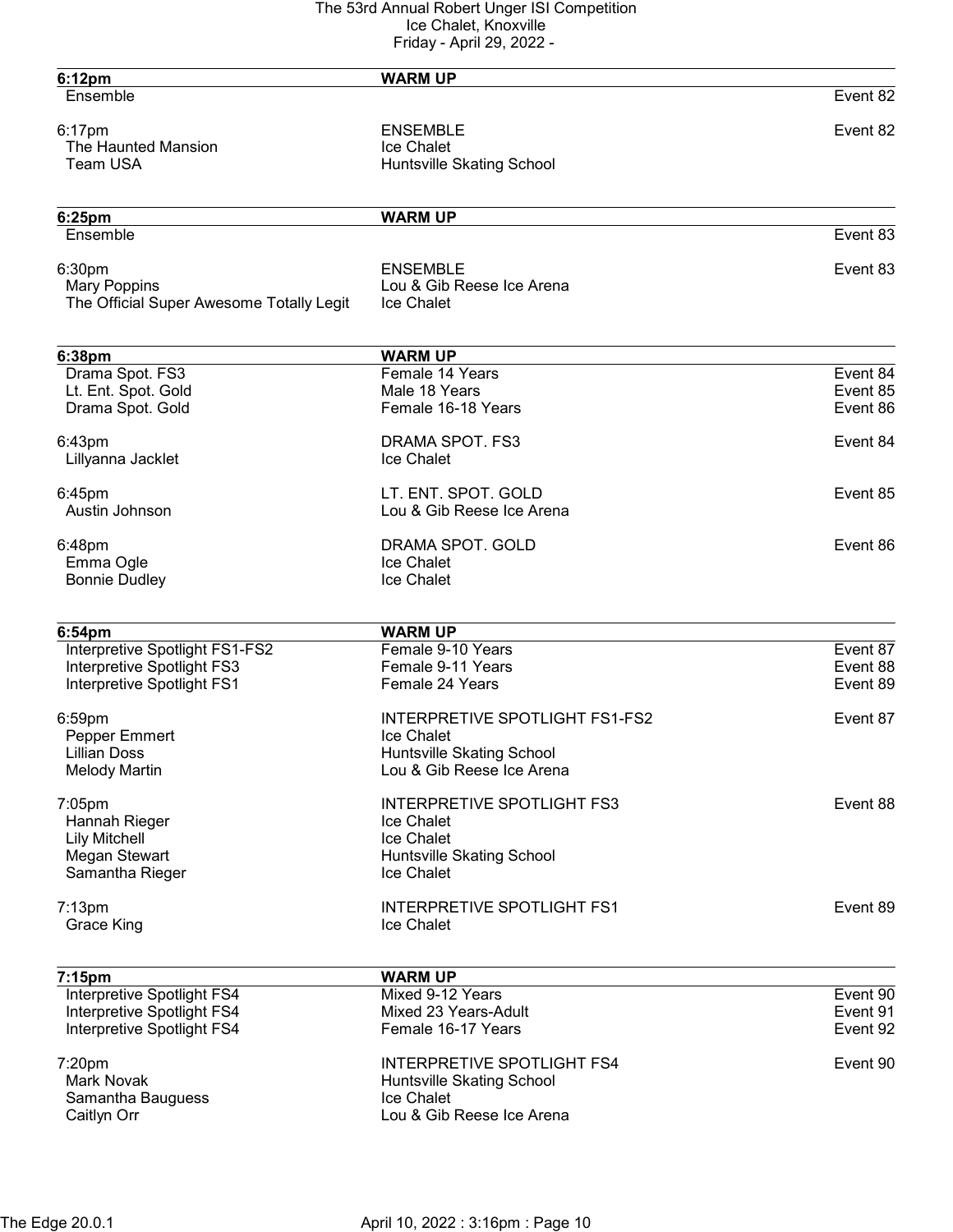|                                          | The 53rd Annual Robert Unger ISI Competition |           |
|------------------------------------------|----------------------------------------------|-----------|
|                                          | Ice Chalet, Knoxville                        |           |
|                                          | Friday - April 29, 2022 -                    |           |
|                                          |                                              |           |
| $7:26$ pm                                | <b>INTERPRETIVE SPOTLIGHT FS4</b>            | Event 91  |
| Nadia Paradise                           | Huntsville Skating School                    |           |
| <b>Tony Knox</b>                         | Ice Chalet                                   |           |
| 7:30pm                                   | INTERPRETIVE SPOTLIGHT FS4                   | Event 92  |
| Evelyn Hawkey                            | Ice Chalet                                   |           |
| Cassandre Dodd                           | <b>Huntsville Skating School</b>             |           |
|                                          |                                              |           |
| 7:34pm                                   | <b>WARM UP</b>                               |           |
| Interpretive Spotlight FS3               | Female 14-16 Years                           | Event 93  |
| 7:38pm                                   | <b>INTERPRETIVE SPOTLIGHT FS3</b>            | Event 93  |
| Makenna Crowe                            | Edge Ice Center                              |           |
| Lillyanna Jacklet                        | Ice Chalet                                   |           |
| Reagan Murphy                            | Ice Chalet                                   |           |
|                                          |                                              |           |
| 7:44pm<br>Interpretive Spotlight FS6-FS7 | <b>WARM UP</b><br>Mixed 20 Years-Adult       | Event 94  |
| Interpretive Spotlight FS8-Platinum      | Female 19 Years-Adult                        | Event 95  |
| Interpretive Spotlight FS5-FS6           | Mixed 15-16 Years                            | Event 96  |
|                                          |                                              |           |
| 7:49pm                                   | INTERPRETIVE SPOTLIGHT FS6-FS7               | Event 94  |
| Jean Paradise                            | Huntsville Skating School                    |           |
| Jeshua Jacklet                           | Ice Chalet                                   |           |
| $7:53$ pm                                | INTERPRETIVE SPOTLIGHT FS8-PLATINUM          | Event 95  |
| Amanda Bates                             | Ice Chalet                                   |           |
| Jessi Buchko                             | Ice Chalet                                   |           |
| Sarah Vincent                            | <b>Huntsville Skating School</b>             |           |
| 7:59pm                                   | <b>INTERPRETIVE SPOTLIGHT FS5-FS6</b>        | Event 96  |
| Alexa Roth                               | Ice Chalet                                   |           |
| <b>Channing Clarke</b>                   | Ice Chalet                                   |           |
|                                          |                                              |           |
| 8:03pm                                   | <b>WARM UP</b>                               |           |
| Ex. Team Interpretive                    |                                              | Event 97  |
| 8:08pm                                   | EX. TEAM INTERPRETIVE                        | Event 97  |
| TBD                                      | Lou & Gib Reese Ice Arena                    |           |
|                                          |                                              |           |
| 8:11pm                                   | <b>WARM UP</b>                               |           |
| Ex. Team Interpretive                    |                                              | Event 98  |
| Ex. Team Interpretive                    |                                              | Event 99  |
| 8:16pm                                   | EX. TEAM INTERPRETIVE                        | Event 98  |
| <b>THE Team</b>                          | Ice Chalet                                   |           |
| 8:19pm                                   | EX. TEAM INTERPRETIVE                        | Event 99  |
| <b>French Toast Sticks</b>               | Ice Chalet                                   |           |
|                                          |                                              |           |
| 8:22pm                                   | <b>RESURFACE</b>                             |           |
|                                          |                                              |           |
| 8:37pm<br>Ex. Team Interpretive          | <b>WARM UP</b>                               | Event 100 |
| Ex. Team Interpretive                    |                                              | Event 101 |
|                                          |                                              |           |
| 8:42pm                                   | EX. TEAM INTERPRETIVE                        | Event 100 |
| <b>Triple Double Trouble</b>             | Ice Chalet                                   |           |
|                                          |                                              |           |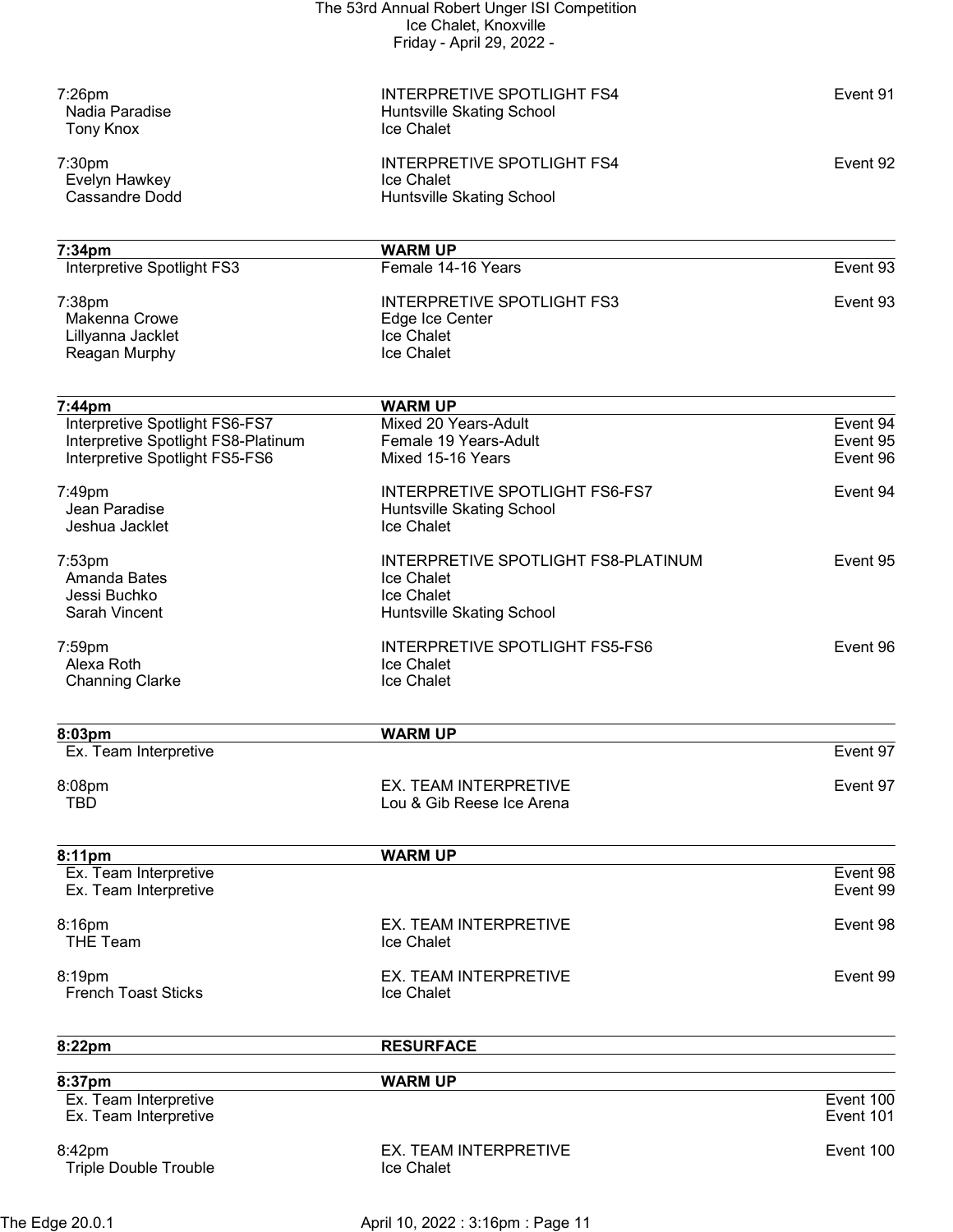Masters of Mayhem

8:45pm EX. TEAM INTERPRETIVE Event 101

# 8:48pm END OF DAYS EVENTS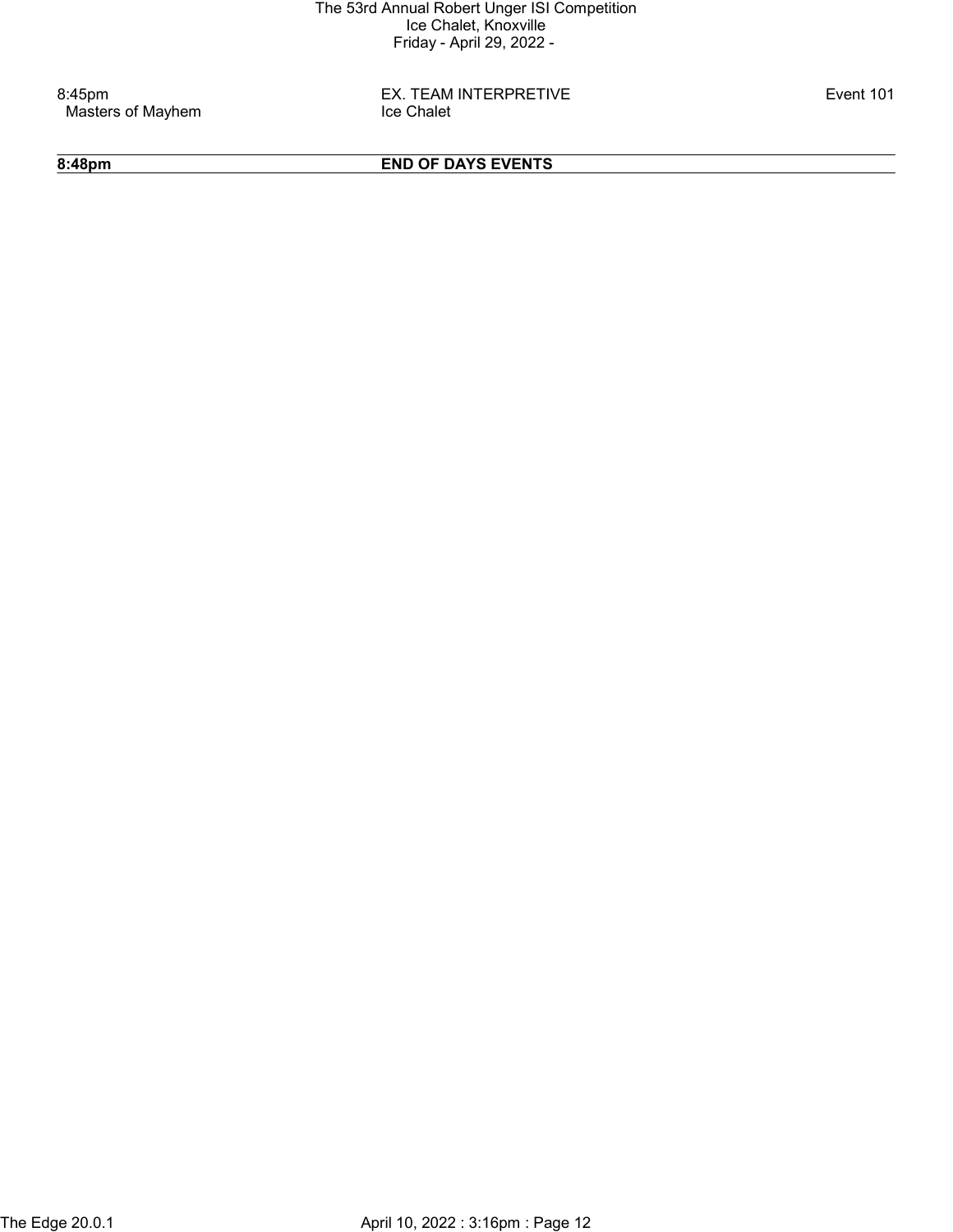### 6:45am RESURFACE

7:00am PRACTICE

| 7:45am                   | <b>RESURFACE</b>             |           |
|--------------------------|------------------------------|-----------|
| 8:00am                   | <b>WARM UP</b>               |           |
| Rhythmic Ribbon FS4      | Female 11-13 Years           | Event 102 |
| Rhythmic Ball FS5        | Female 18 Years              | Event 103 |
| Rhythmic Ball FS7        | Male 18 Years                | Event 104 |
| Rhythmic Ribbon FS6      | Female 14 Years              | Event 105 |
| Rhythmic Ribbon FS7-8    | Male 16-20 Years             | Event 106 |
| 8:05am                   | <b>RHYTHMIC RIBBON FS4</b>   | Event 102 |
| Isabella Mitchell        | Huntsville Skating School    |           |
| Hannah Hausman           | Lou & Gib Reese Ice Arena    |           |
| 8:10am                   | <b>RHYTHMIC BALL FS5</b>     | Event 103 |
| <b>Charlet Geiger</b>    | Lou & Gib Reese Ice Arena    |           |
| 8:12am                   | <b>RHYTHMIC BALL FS7</b>     | Event 104 |
| Austin Johnson           | Lou & Gib Reese Ice Arena    |           |
| 8:15am                   | <b>RHYTHMIC RIBBON FS6</b>   | Event 105 |
| Sora Imai                | Ice Chalet                   |           |
| 8:18am                   | <b>RHYTHMIC RIBBON FS7-8</b> | Event 106 |
| Jeshua Jacklet           | Ice Chalet                   |           |
| Noah Hausman             | Lou & Gib Reese Ice Arena    |           |
| 8:24am                   | <b>WARM UP</b>               |           |
| Rhythmic Ribbon FS1-3    | Female 14 Years              | Event 107 |
| Rhythmic Ribbon FS2      | <b>Female Adult</b>          | Event 108 |
| Rhythmic Ribbon FS3      | Female 11 Years              | Event 109 |
| Rhythmic Ribbon FS4      | Female 14-17 Years           | Event 110 |
| 8:29am                   | RHYTHMIC RIBBON FS1-3        | Event 107 |
| <b>Haley McAdams</b>     | Huntsville Skating School    |           |
| Makenna Crowe            | Edge Ice Center              |           |
| Lillyanna Jacklet        | Ice Chalet                   |           |
| 8:37am                   | <b>RHYTHMIC RIBBON FS2</b>   | Event 108 |
| <b>Helen Sylvester</b>   | Huntsville Skating School    |           |
| 8:39am                   | <b>RHYTHMIC RIBBON FS3</b>   | Event 109 |
| <b>Adalyn Martin</b>     | Lou & Gib Reese Ice Arena    |           |
| 8:42am                   | <b>RHYTHMIC RIBBON FS4</b>   | Event 110 |
| Josie Jarrett            | Ice Chalet                   |           |
| <b>Cassandre Dodd</b>    | Huntsville Skating School    |           |
| 8:47am                   | <b>WARM UP</b>               |           |
| <b>Rhythmic Hoop FS2</b> | Female 9 Years               | Event 111 |

| 0.47 au                    | VYANIVI UF                                     |           |
|----------------------------|------------------------------------------------|-----------|
| <b>Rhythmic Hoop FS2</b>   | Female 9 Years                                 | Event 111 |
| <b>Rhythmic Hoop FS3</b>   | Female Adult                                   | Event 112 |
| <b>Rhythmic Hoop FS4</b>   | Female 11 Years                                | Event 113 |
| <b>Rhythmic Hoop FS4</b>   | Female 16 Years                                | Event 114 |
| 8:52am<br>Lillian Doss     | RHYTHMIC HOOP FS2<br>Huntsville Skating School | Event 111 |
| 8:54am<br>Autumn Knoth-Jez | RHYTHMIC HOOP FS3<br>Huntsville Skating School | Event 112 |
|                            |                                                |           |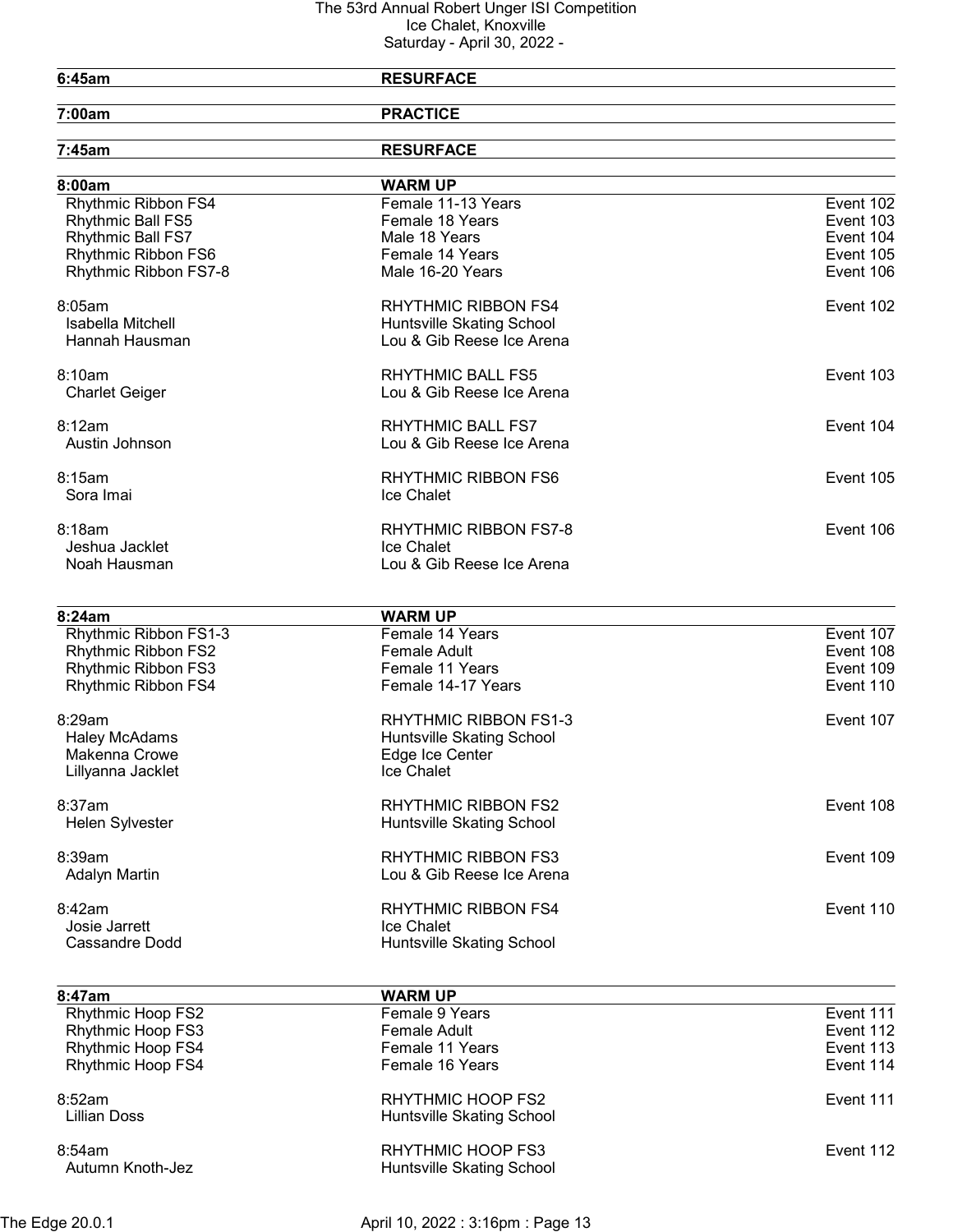|                                          | The 53rd Annual Robert Unger ISI Competition |           |
|------------------------------------------|----------------------------------------------|-----------|
|                                          | Ice Chalet, Knoxville                        |           |
|                                          | Saturday - April 30, 2022 -                  |           |
| 8:57am                                   | <b>RHYTHMIC HOOP FS4</b>                     | Event 113 |
| Isabella Mitchell                        | <b>Huntsville Skating School</b>             |           |
| 8:59am                                   | RHYTHMIC HOOP FS4                            | Event 114 |
| <b>Rosie Christy</b>                     | Lou & Gib Reese Ice Arena                    |           |
| 9:02am                                   | <b>WARM UP</b>                               |           |
| Jump & Spin Low                          | Female 6-10 Years                            | Event 115 |
| Jump & Spin Low                          | Mixed 8-9 Years                              | Event 116 |
| $9:07$ am                                | <b>JUMP &amp; SPIN LOW</b>                   | Event 115 |
| Evelyn Heatherly<br>Norah Paige Sawyers  | <b>Ice Chalet</b>                            |           |
| <b>Barbara Nicks</b><br>Alina Orlovskyy  | Ice Chalet                                   |           |
| 9:11am                                   | <b>JUMP &amp; SPIN LOW</b>                   | Event 116 |
| <b>Whitley Bauguess</b><br>Eden McMahan  | <b>Ice Chalet</b>                            |           |
| Lilah Hirtzinger                         | Lou & Gib Reese Ice Arena                    |           |
| Iylah Kruise<br><b>William Bauguess</b>  | Ice Chalet                                   |           |
| <b>Colton Jarrett</b>                    |                                              |           |
| 9:17am                                   |                                              |           |
| Jump & Spin Bronze                       | <b>WARM UP</b><br>Mixed 8-11 Years           | Event 117 |
| Jump & Spin Bronze                       | Mixed 14-19 Years                            | Event 118 |
| Jump & Spin Bronze                       | <b>Mixed Adult</b>                           | Event 119 |
| 9:22am                                   | <b>JUMP &amp; SPIN BRONZE</b>                | Event 117 |
| Isaac Hausman<br><b>Melody Martin</b>    | Lou & Gib Reese Ice Arena                    |           |
| Hannah Rieger<br><b>Allison Reynolds</b> | Ice Chalet                                   |           |
| <b>Lily Mitchell</b>                     | Ice Chalet                                   |           |
| Pepper Emmert<br>Evelyn Rose Swindeman   | Ice Chalet                                   |           |
| Isabelle Swindeman                       |                                              |           |
| 9:30am                                   | <b>JUMP &amp; SPIN BRONZE</b>                | Event 118 |
| George Kohnstamm<br>Carly Farone         | Ice Chalet                                   |           |
| Reagan Murphy<br>Rachil McAllister       | Ice Chalet                                   |           |
| 9:34am                                   | <b>JUMP &amp; SPIN BRONZE</b>                | Event 119 |
| Dan Moore                                | Huntsville Skating School                    |           |
| Helen Sylvester                          |                                              |           |
| 9:36am                                   | <b>WARM UP</b>                               |           |
| Jump & Spin Silver                       | Female 10-14 Years                           | Event 120 |
| Jump & Spin Silver                       | Female 12-15 Years                           | Event 121 |
| Jump & Spin Silver                       | Mixed 13-26 Years                            | Event 122 |

 Jump & Spin Silver Mixed 13-26 Years Event 122 Jump & Spin Silver Female Adult Event 123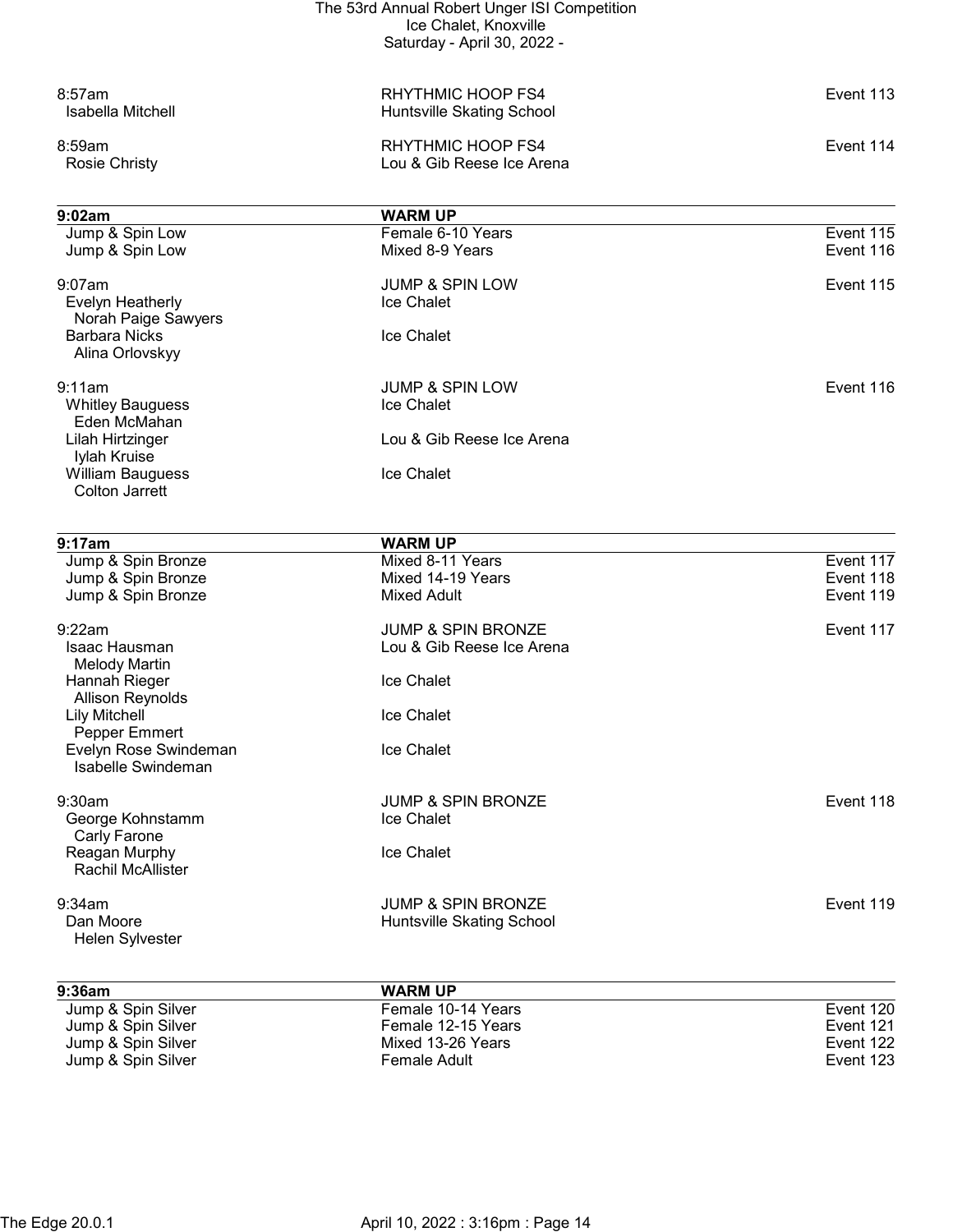|                                                    | The 53rd Annual Robert Unger ISI Competition<br>Ice Chalet, Knoxville<br>Saturday - April 30, 2022 - |           |
|----------------------------------------------------|------------------------------------------------------------------------------------------------------|-----------|
| 9:39am<br>Samantha Bauguess<br>Samantha Rieger     | <b>JUMP &amp; SPIN SILVER</b><br>Ice Chalet                                                          | Event 120 |
| Ella Schall<br>Adalyn Martin                       | Lou & Gib Reese Ice Arena                                                                            |           |
| Isabella Mitchell<br><b>Haley McAdams</b>          | Huntsville Skating School                                                                            |           |
| $9:46$ am<br><b>Maddison Ragle</b><br>Ava Burleson | <b>JUMP &amp; SPIN SILVER</b><br>Ice Chalet                                                          | Event 121 |
| Caitlyn Orr<br>Alexandra Amyx                      | Lou & Gib Reese Ice Arena                                                                            |           |
| <b>Charlotte Hardt</b><br>Alice Jinks              | Huntsville Skating School                                                                            |           |
| 9:54am<br>Leah Dalili<br>Alisa Apostoaei           | <b>JUMP &amp; SPIN SILVER</b><br>Ice Chalet                                                          | Event 122 |
| Lillyanna Jacklet<br>Josie Jarrett                 | Ice Chalet                                                                                           |           |
| Andrew Giovengo<br>Grace Graham                    | Ice Chalet                                                                                           |           |
| 10:01am<br>Autumn Knoth-Jez<br>Jennifer Arnold     | <b>JUMP &amp; SPIN SILVER</b><br>Huntsville Skating School                                           | Event 123 |

10:04am RESURFACE

| 10:19am                               | <b>WARM UP</b>                  |           |
|---------------------------------------|---------------------------------|-----------|
| Jump & Spin Gold                      | Mixed 18-20 Years               | Event 124 |
| Jump & Spin Platinum                  | Mixed 16-19 Years               | Event 125 |
| Jump & Spin Platinum                  | Female 25 Years-Adult           | Event 126 |
| 10:22am                               | <b>JUMP &amp; SPIN GOLD</b>     | Event 124 |
| <b>Bonnie Dudley</b><br>Jaedyn Sobota | Ice Chalet                      |           |
| Jeshua Jacklet                        | Ice Chalet                      |           |
| <b>Shannon Davis</b>                  |                                 |           |
| 10:27am                               | <b>JUMP &amp; SPIN PLATINUM</b> | Event 125 |
| Noah Hausman<br>Abigail Bagent        | Lou & Gib Reese Ice Arena       |           |
| Ericka Walter                         | Huntsville Skating School       |           |
| Sarah Vincent                         |                                 |           |
| 10:32am                               | <b>JUMP &amp; SPIN PLATINUM</b> | Event 126 |
| Amanda Bates<br>Jessi Buchko          | Ice Chalet                      |           |

| 10:34am          | <b>WARM UP</b>  |           |
|------------------|-----------------|-----------|
| Special Skater 1 | Male 10 Years   | Event 127 |
| Special Skater 1 | Male 10 Years   | Event 128 |
| Special Skater 1 | Female 13 Years | Event 129 |
| Special Skater 2 | Female 23 Years | Event 130 |
| Special Skater 3 | Female 28 Years | Event 131 |
| Special Skater 3 | Male Adult      | Event 132 |
| Special Skater 4 | Female Adult    | Event 133 |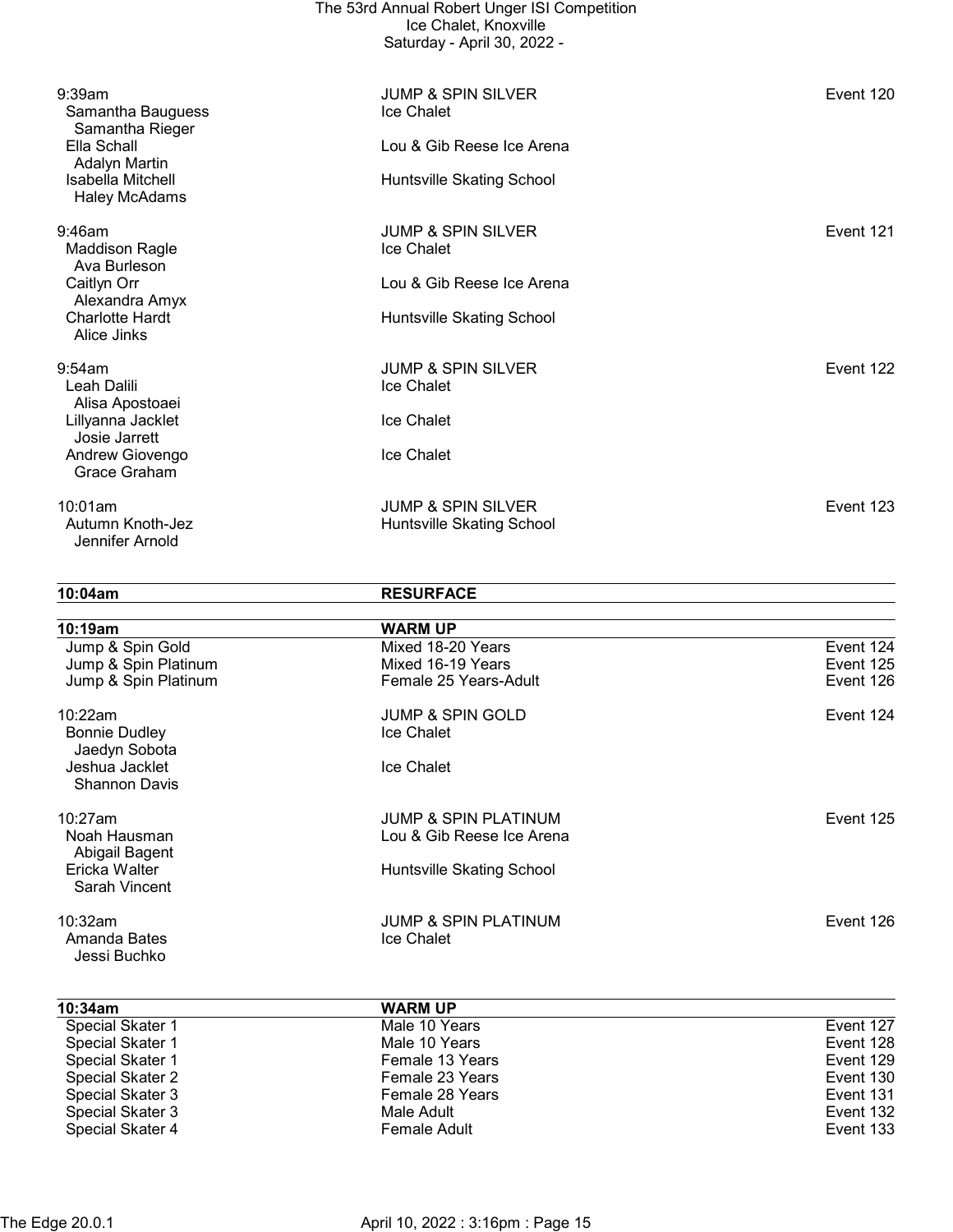| <b>Stroking Delta</b><br><b>Stroking Delta</b> | Mixed 8 Years<br>Female 12 Years                     | Event 144<br>Event 145 |
|------------------------------------------------|------------------------------------------------------|------------------------|
| Stroking Beta-Gamma<br><b>Stroking Gamma</b>   | Mixed 14 Years<br><b>Female Adult</b>                | Event 142<br>Event 143 |
| <b>Stroking Beta</b><br><b>Stroking Beta</b>   | Female 9-10 Years<br>Male Adult                      | Event 140<br>Event 141 |
| <b>Stroking Alpha</b>                          | Female 16 Years                                      | Event 139              |
| 11:10am                                        | <b>WARM UP</b>                                       |                        |
| Evelyn Rose Swindeman                          | Ice Chalet                                           |                        |
| 11:07am<br>Iylah Kruise                        | <b>STROKING BETA</b><br>Lou & Gib Reese Ice Arena    | Event 138              |
| Lilah Hirtzinger                               | Lou & Gib Reese Ice Arena                            |                        |
| 11:04am<br>Alina Orlovskyy                     | <b>STROKING BETA</b><br>Ice Chalet                   | Event 137              |
| <b>William Bauguess</b><br>Ella Neal           | Ice Chalet<br>Edge Ice Center                        |                        |
| 11:01am                                        | <b>STROKING ALPHA</b>                                | Event 136              |
| 10:59am<br>Evelyn Heatherly                    | <b>STROKING ALPHA</b><br>Ice Chalet                  | Event 135              |
| <b>Faith Blair</b><br>Savannah Christian       | Ice Chalet<br>Ice Chalet                             |                        |
| Ryan Allen                                     | Ice Chalet                                           |                        |
| 10:53am<br>Maya Chohan                         | <b>STROKING PRE ALPHA</b><br>Ice Chalet              | Event 134              |
| <b>Stroking Beta</b>                           | Female 9 Years                                       | Event 138              |
| <b>Stroking Alpha</b><br><b>Stroking Beta</b>  | Mixed 8-9 Years<br>Female 7-8 Years                  | Event 136<br>Event 137 |
| Stroking Pre Alpha<br><b>Stroking Alpha</b>    | Female 6-7 Years<br>Female 6 Years                   | Event 134<br>Event 135 |
| 10:53am                                        | <b>WARM UP</b>                                       |                        |
| <b>Kelly Rice</b>                              | Huntsville Skating School                            |                        |
| <b>Anthony Lewis</b><br>10:51am                | Huntsville Skating School<br><b>SPECIAL SKATER 4</b> | Event 133              |
| 10:49am                                        | <b>SPECIAL SKATER 3</b>                              | Event 132              |
| 10:47am<br>Carolyn Snoddy                      | <b>SPECIAL SKATER 3</b><br>Huntsville Skating School | Event 131              |
| 10:45am<br>Laura Beth Matus                    | <b>SPECIAL SKATER 2</b><br>Huntsville Skating School | Event 130              |
| 10:43am<br>Stephen Windham                     | <b>SPECIAL SKATER 1</b><br>Huntsville Skating School | Event 129              |
| 10:41am<br><b>Erik Davis</b>                   | <b>SPECIAL SKATER 1</b><br>Huntsville Skating School | Event 128              |
| 10:39am<br>Paul Davis                          | <b>SPECIAL SKATER 1</b><br>Huntsville Skating School | Event 127              |
|                                                |                                                      |                        |
|                                                | Ice Chalet, Knoxville<br>Saturday - April 30, 2022 - |                        |
|                                                | The 53rd Annual Robert Unger ISI Competition         |                        |

11:10am STROKING ALPHA Event 139 Amy Davis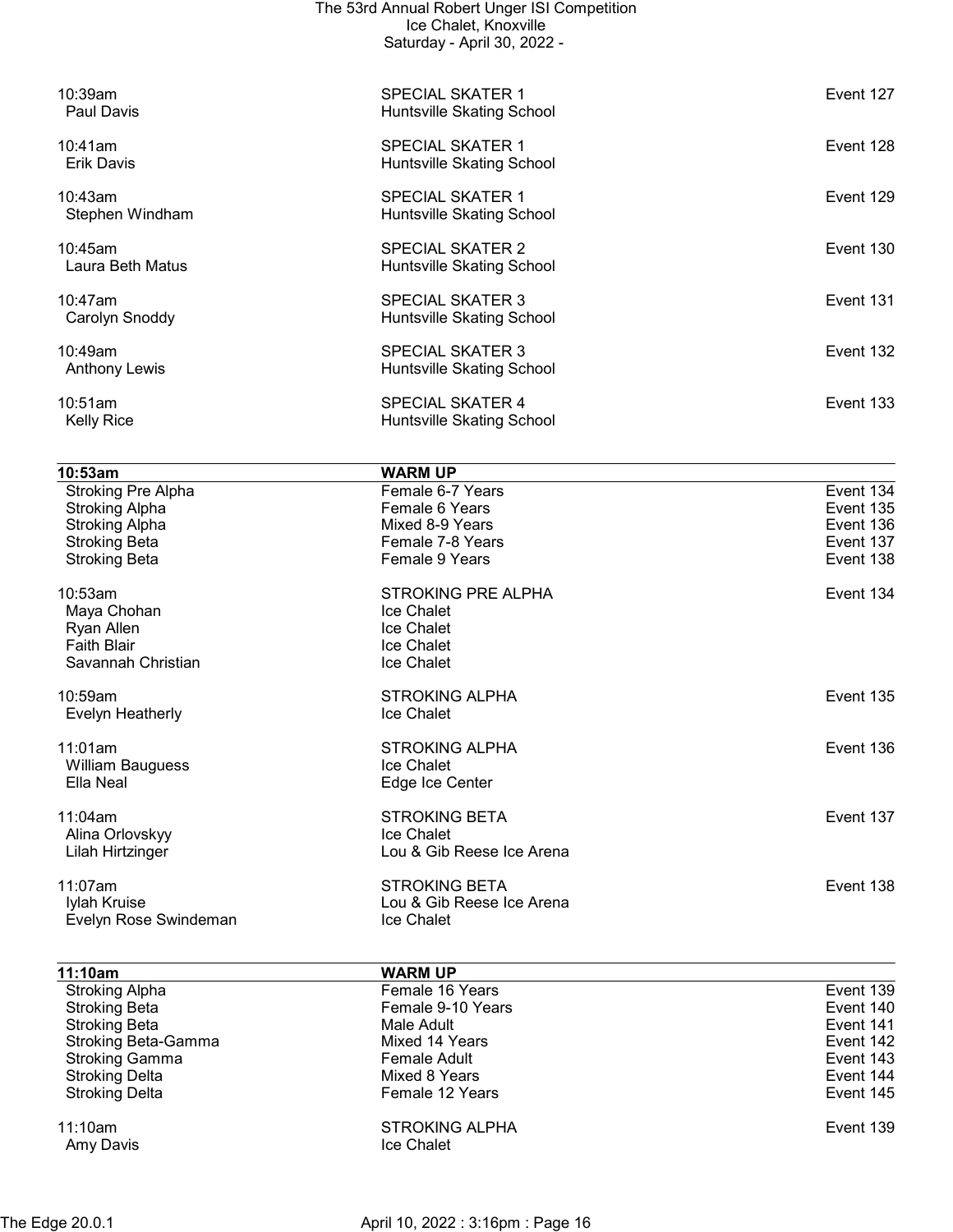| 11:11am<br>Norah Paige Sawyers<br>Elienna Maxwell                                        | <b>STROKING BETA</b><br>Ice Chalet<br>Ice Chalet                                                  | Event 140                                        |
|------------------------------------------------------------------------------------------|---------------------------------------------------------------------------------------------------|--------------------------------------------------|
| 11:14am<br>Dan Moore                                                                     | <b>STROKING BETA</b><br>Huntsville Skating School                                                 | Event 141                                        |
| 11:16am<br>George Kohnstamm<br>Mollie O'Beirne                                           | STROKING BETA-GAMMA<br>Ice Chalet<br>Huntsville Skating School                                    | Event 142                                        |
| 11:19am<br>Rebecca Booth                                                                 | <b>STROKING GAMMA</b><br>Huntsville Skating School                                                | Event 143                                        |
| 11:20am<br><b>Whitley Bauguess</b><br><b>Colton Jarrett</b><br>Eden McMahan              | <b>STROKING DELTA</b><br>Ice Chalet<br>Ice Chalet<br>Ice Chalet                                   | Event 144                                        |
| 11:25am<br>Sophie Caffrey                                                                | <b>STROKING DELTA</b><br>Ice Chalet                                                               | Event 145                                        |
| 11:26am                                                                                  | <b>WARM UP</b>                                                                                    |                                                  |
| <b>Stroking FS1</b><br><b>Stroking FS1</b><br><b>Stroking FS1</b><br><b>Stroking FS2</b> | Female 8-9 Years<br>Female 10-11 Years<br>Female 16-24 Years<br>Female 10-11 Years                | Event 146<br>Event 147<br>Event 148<br>Event 149 |
| Stroking FS2-FS3                                                                         | Female 17-19 Years                                                                                | Event 150                                        |
| 11:26am<br><b>Brooke Ming</b><br>Emma Nolen                                              | <b>STROKING FS1</b><br>Huntsville Skating School<br>Ice Chalet                                    | Event 146                                        |
| 11:29am<br>Claire Clayton<br>Pepper Emmert<br>Isabelle Swindeman                         | <b>STROKING FS1</b><br>Huntsville Skating School<br>Ice Chalet<br>Ice Chalet                      | Event 147                                        |
| 11:34am<br>Carly Farone<br>Grace King                                                    | <b>STROKING FS1</b><br>Ice Chalet<br>Ice Chalet                                                   | Event 148                                        |
| 11:37am<br>Reese McMahan<br>Mairen Stiefel<br>Caitlyn Nix<br>Kyleigh Pinkston            | <b>STROKING FS2</b><br>Ice Chalet<br>Ice Chalet<br>Huntsville Skating School<br><b>Ice Chalet</b> | Event 149                                        |
| 11:43am<br><b>Grace Malloy</b><br><b>Rachil McAllister</b>                               | <b>STROKING FS2-FS3</b><br>Huntsville Skating School<br>Ice Chalet                                | Event 150                                        |
| 11:46am                                                                                  | <b>WARM UP</b>                                                                                    |                                                  |
| Stroking FS3-FS4<br><b>Stroking FS3</b><br><b>Stroking FS3</b>                           | Mixed 9-10 Years<br>Female 11-12 Years<br>Female 14-15 Years                                      | Event 151<br>Event 152<br>Event 153              |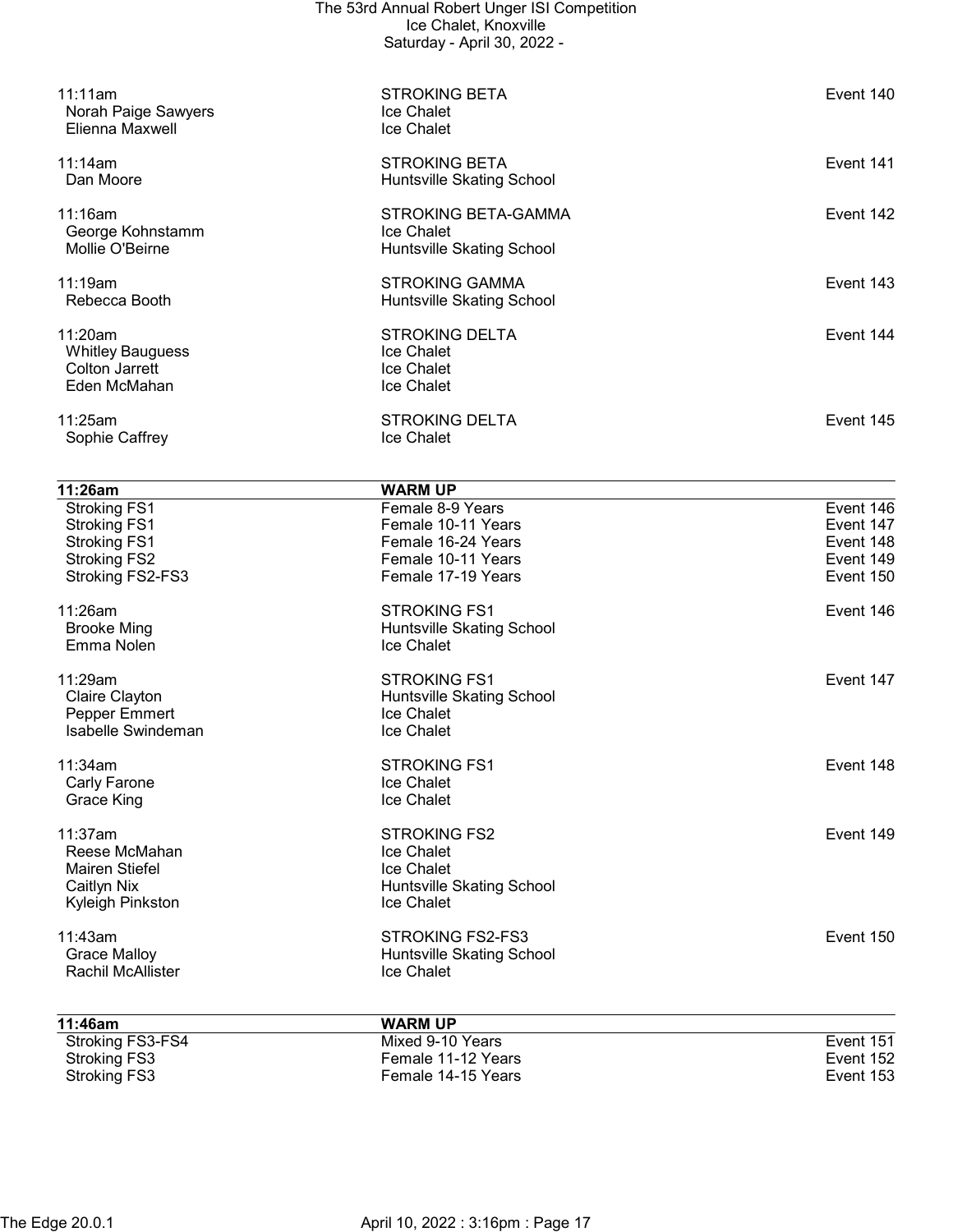| 11:46am<br>Hannah Rieger<br>Megan Stewart<br>Mark Novak<br>Samantha Bauguess | <b>STROKING FS3-FS4</b><br>Ice Chalet<br><b>Huntsville Skating School</b><br>Huntsville Skating School<br>Ice Chalet | Event 151 |
|------------------------------------------------------------------------------|----------------------------------------------------------------------------------------------------------------------|-----------|
| 11:52am<br>Samantha Rieger<br><b>Maddison Ragle</b>                          | <b>STROKING FS3</b><br>Ice Chalet<br>Ice Chalet                                                                      | Event 152 |
| 11:55am<br><b>Makenna Crowe</b><br>Corinne Hawkey                            | <b>STROKING FS3</b><br>Edge Ice Center<br>Ice Chalet                                                                 | Event 153 |
|                                                                              |                                                                                                                      |           |
| 11:58am                                                                      | <b>WARM UP</b>                                                                                                       |           |
| Stroking FS4                                                                 | Female 12-13 Years                                                                                                   | Event 154 |
| <b>Stroking FS4</b>                                                          | Female 14-15 Years                                                                                                   | Event 155 |
| <b>Stroking FS4</b>                                                          | Female 23 Years                                                                                                      | Event 156 |
|                                                                              |                                                                                                                      |           |
| 11:58am                                                                      | <b>STROKING FS4</b>                                                                                                  | Event 154 |
| <b>Charlotte Hardt</b>                                                       | Huntsville Skating School                                                                                            |           |
| Leah Dalili                                                                  | Ice Chalet                                                                                                           |           |
|                                                                              |                                                                                                                      |           |
| 12:01pm                                                                      | <b>STROKING FS4</b>                                                                                                  | Event 155 |
| Emma Herring                                                                 | Huntsville Skating School                                                                                            |           |
| Josie Jarrett                                                                | Ice Chalet                                                                                                           |           |
| Sydney Chan                                                                  | Ice Chalet                                                                                                           |           |
|                                                                              | <b>STROKING FS4</b>                                                                                                  | Event 156 |
| 12:05pm<br>Nadia Paradise                                                    |                                                                                                                      |           |
|                                                                              | Huntsville Skating School                                                                                            |           |
|                                                                              |                                                                                                                      |           |
| 12:07pm                                                                      | <b>WARM UP</b>                                                                                                       |           |
| <b>Stroking FS5</b>                                                          | Female 15 Years                                                                                                      | Event 157 |
| <b>Stroking FS6</b>                                                          | <b>Female Adult</b>                                                                                                  | Event 158 |
| Stroking FS8                                                                 | <b>Female Adult</b>                                                                                                  | Event 159 |
| <b>Stroking Gold</b>                                                         | Female 16 Years                                                                                                      | Event 160 |
|                                                                              |                                                                                                                      |           |
| 12:07pm                                                                      | <b>STROKING FS5</b>                                                                                                  | Event 157 |
| Alexa Roth                                                                   | Ice Chalet                                                                                                           |           |
|                                                                              | <b>STROKING FS6</b>                                                                                                  |           |
| 12:08pm                                                                      |                                                                                                                      | Event 158 |
| Jean Paradise                                                                | Huntsville Skating School                                                                                            |           |
| 12:10pm                                                                      | <b>STROKING FS8</b>                                                                                                  | Event 159 |
| Amanda Bates                                                                 | Ice Chalet                                                                                                           |           |
|                                                                              |                                                                                                                      |           |
| 12:11pm                                                                      | <b>STROKING GOLD</b>                                                                                                 | Event 160 |
| Emma Ogle                                                                    | Ice Chalet                                                                                                           |           |
|                                                                              |                                                                                                                      |           |
|                                                                              |                                                                                                                      |           |
| 12:13pm                                                                      | <b>WARM UP</b>                                                                                                       |           |
| <b>Artistic FS7</b>                                                          | Mixed 18-20 Years                                                                                                    | Event 161 |
|                                                                              |                                                                                                                      |           |
| 12:18pm                                                                      | <b>ARTISTIC FS7</b>                                                                                                  | Event 161 |
| Abigail Bagent                                                               | Lou & Gib Reese Ice Arena                                                                                            |           |
| Jaedyn Sobota                                                                | Ice Chalet                                                                                                           |           |
| Jeshua Jacklet                                                               | Ice Chalet                                                                                                           |           |
|                                                                              |                                                                                                                      |           |
| 12:27pm                                                                      | <b>RESURFACE</b>                                                                                                     |           |
|                                                                              |                                                                                                                      |           |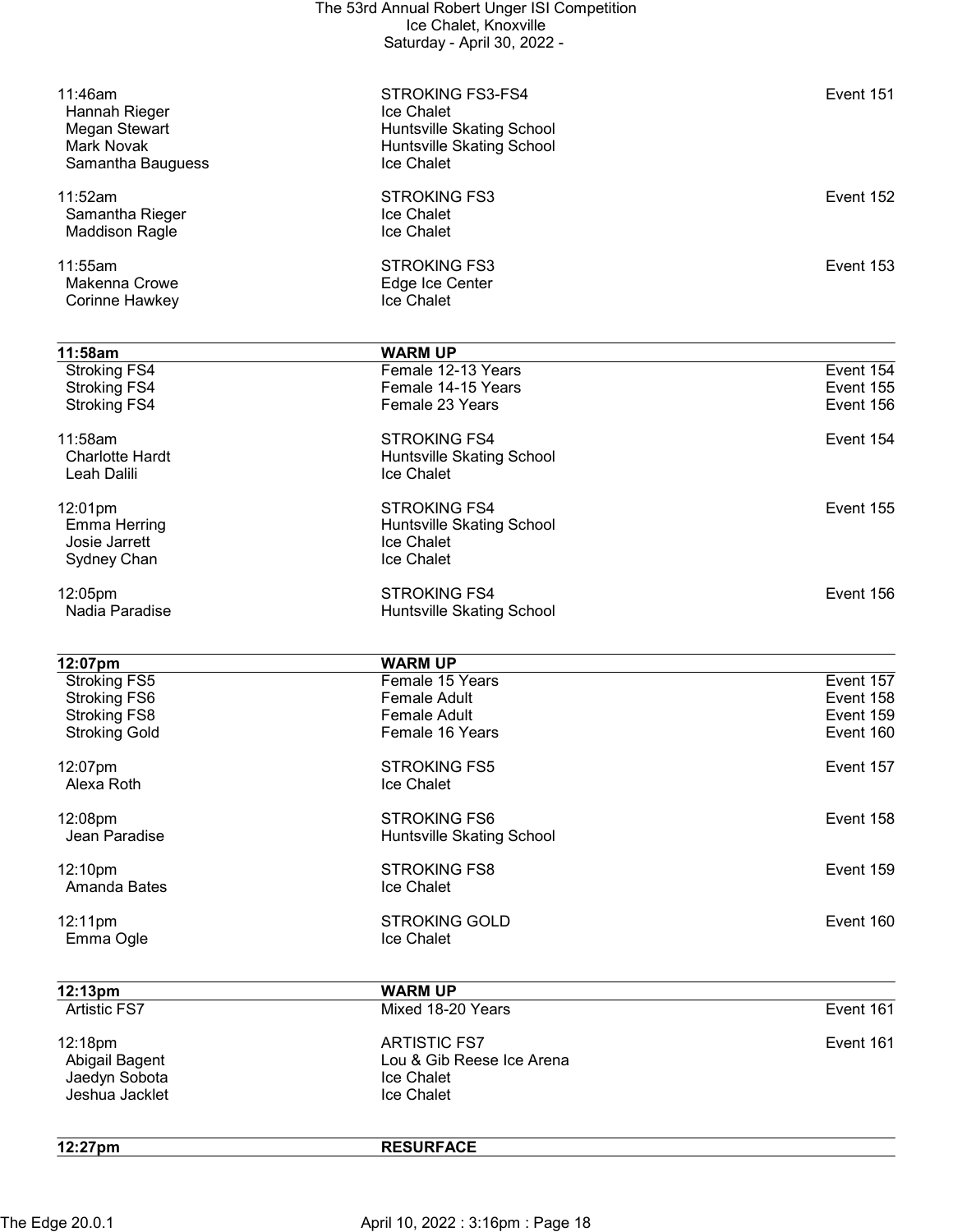|                                       | $1.1$ P $1.11$ VV, LVLL               |           |
|---------------------------------------|---------------------------------------|-----------|
| 12:42pm                               | <b>PRACTICE</b>                       |           |
| $1:27$ pm                             | <b>WARM UP</b>                        |           |
| Dance Pro Ptnr 7: Tango               | Mixed 16-18 Years                     | Event 162 |
| Dance Mixed 7: Rocker Foxtrot         | Mixed 16-18 Years                     | Event 163 |
| 1:32 <sub>pm</sub>                    | <b>TANGO</b>                          | Event 162 |
| Abigail Bagent                        | Lou & Gib Reese Ice Arena             |           |
| Noah Hausman                          |                                       |           |
| $1:35$ pm                             | ROCKER FOXTROT                        | Event 163 |
| Noah Hausman                          | Lou & Gib Reese Ice Arena             |           |
| <b>Charlet Geiger</b>                 |                                       |           |
| 1:38 <sub>pm</sub>                    | <b>WARM UP</b>                        |           |
| Ex. Dance Int'l Silver Samba Platinum | Female 18 Years                       | Event 164 |
| Ex. Rhythm Dance Platinum             | Female 16 Years                       | Event 165 |
| Dance Pro Ptnr 7: Rocker Foxtrot      | Mixed 16-18 Years                     | Event 166 |
| 1:43 <sub>pm</sub>                    | EX. DANCE INT'L SILVER SAMBA PLATINUM | Event 164 |
| Abigail Bagent                        | Lou & Gib Reese Ice Arena             |           |
| $1:44$ pm                             | EX. RHYTHM DANCE PLATINUM             | Event 165 |
| Emma Ogle                             | Ice Chalet                            |           |
| $1:46$ pm                             | ROCKER FOXTROT                        | Event 166 |
| Noah Hausman                          | Lou & Gib Reese Ice Arena             |           |
| Abigail Bagent                        |                                       |           |
| $1:49$ pm                             | <b>RESURFACE</b>                      |           |
| 2:04pm                                | <b>WARM UP</b>                        |           |
| Tot 3                                 | Male 4 Years                          | Event 167 |
| Pre Alpha                             | Female 6 Years                        | Event 168 |
| Pre Alpha                             | Female 7 Years                        | Event 169 |
| Pre Alpha                             | Female 9 Years                        | Event 170 |
| Alpha                                 | Female 6-7 Years                      | Event 171 |
| 2:09pm                                | TOT <sub>3</sub>                      | Event 167 |
| Ron Blair                             | Ice Chalet                            |           |
| $2:11$ pm                             | PRE ALPHA                             | Event 168 |
| <b>Faith Blair</b>                    | Ice Chalet                            |           |
| 2:13 <sub>pm</sub>                    | PRE ALPHA                             | Event 169 |
| Ryan Allen                            | Ice Chalet                            |           |
| Savannah Christian                    | Ice Chalet                            |           |
| Phia Reed                             | Ice Chalet                            |           |
| Phoebe Reed                           | Ice Chalet                            |           |
| $2:21$ pm                             | PRE ALPHA                             | Event 170 |
| Paige Reed                            | Ice Chalet                            |           |
| $2:23$ pm                             | <b>ALPHA</b>                          | Event 171 |
| Evelyn Heatherly                      | Ice Chalet                            |           |
| Kylie Harden                          | Huntsville Skating School             |           |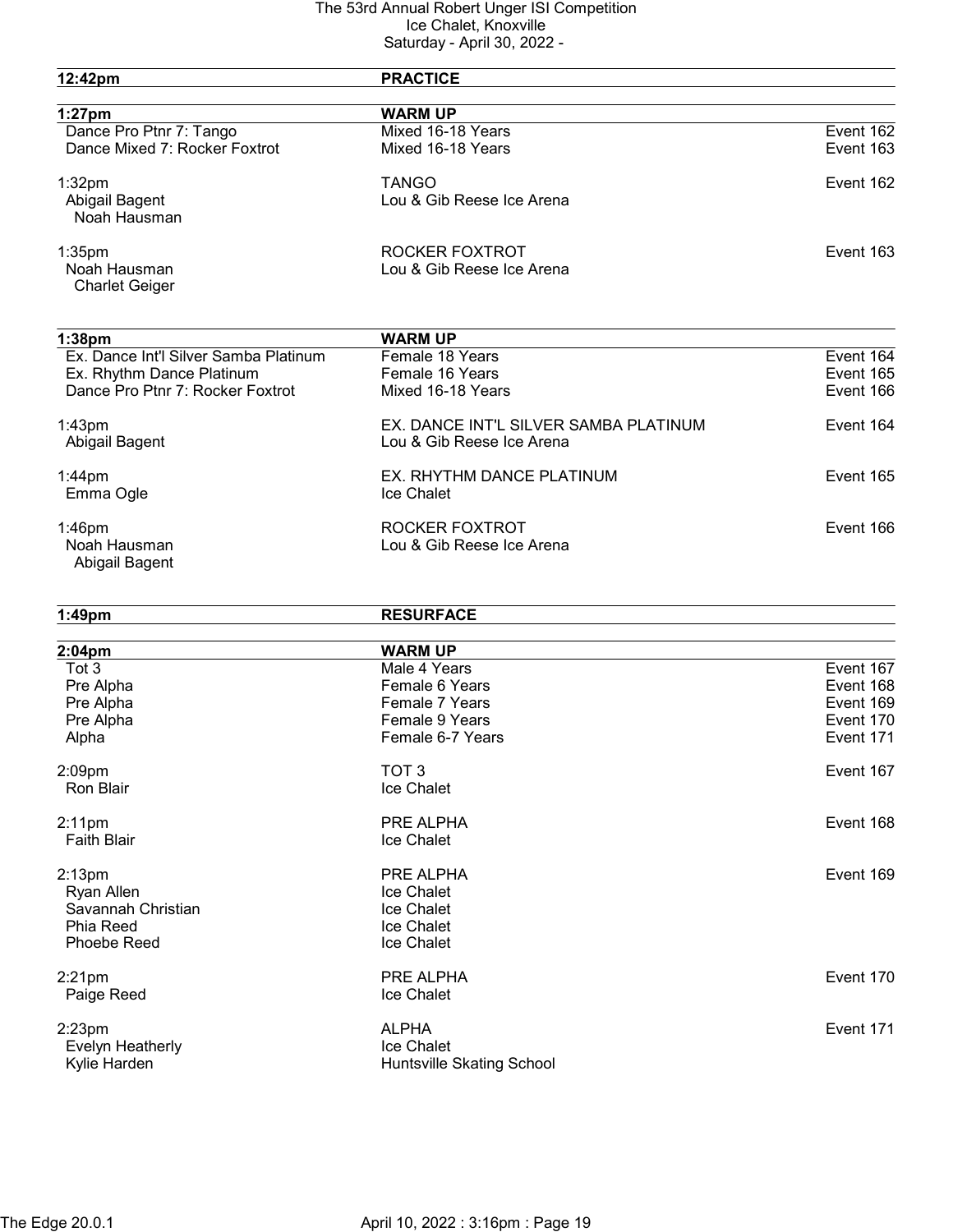| $2:27$ pm                   | <b>WARM UP</b>            |           |
|-----------------------------|---------------------------|-----------|
| Alpha                       | Male 8 Years              | Event 172 |
| Alpha                       | Female 9-10 Years         | Event 173 |
| Alpha                       | Female 13-16 Years        | Event 174 |
| <b>Beta</b>                 | Female 7-9 Years          | Event 175 |
|                             |                           |           |
| 2:32 <sub>pm</sub>          | <b>ALPHA</b>              | Event 172 |
| <b>William Bauguess</b>     | Ice Chalet                |           |
| 2:34 <sub>pm</sub>          | <b>ALPHA</b>              | Event 173 |
| Ella Neal                   | Edge Ice Center           |           |
| <b>Piper Reed</b>           | Ice Chalet                |           |
|                             |                           |           |
| 2:38 <sub>pm</sub>          | <b>ALPHA</b>              | Event 174 |
| Amy Davis                   | Ice Chalet                |           |
| Kelly VanWinkle             | Ice Chalet                |           |
| $2:42$ pm                   | <b>BETA</b>               | Event 175 |
| Alina Orlovskyy             | Ice Chalet                |           |
| Evelyn Rose Swindeman       | Ice Chalet                |           |
| Elienna Maxwell             | Ice Chalet                |           |
|                             |                           |           |
| 2:48pm                      | <b>WARM UP</b>            |           |
| <b>Beta</b>                 | Female 10-14 Years        | Event 176 |
| <b>Beta</b>                 | Female 20 Years           | Event 177 |
| Gamma                       | Male 14 Years             | Event 178 |
|                             |                           |           |
| 2:53 <sub>pm</sub>          | <b>BETA</b>               | Event 176 |
| Norah Paige Sawyers         | Ice Chalet                |           |
| Katelyn Harden              | Huntsville Skating School |           |
| Allie Killeffer             | Ice Chalet                |           |
| Mollie O'Beirne             | Huntsville Skating School |           |
| $3:01$ pm                   | <b>BETA</b>               | Event 177 |
| Kaitlyn Radford             | Ice Chalet                |           |
| 3:03pm                      | <b>GAMMA</b>              | Event 178 |
| George Kohnstamm            | Ice Chalet                |           |
|                             |                           |           |
|                             | <b>WARM UP</b>            |           |
| 3:05 <sub>pm</sub><br>Delta | Female 6 Years            | Event 179 |
| Delta                       | Female 8 Years            | Event 180 |
| Delta                       | Female 14 Years           | Event 181 |
| Freestyle 1                 | Female 9-11 Years         | Event 182 |
|                             |                           |           |
| 3:10 <sub>pm</sub>          | <b>DELTA</b>              | Event 179 |
| <b>Barbara Nicks</b>        | Ice Chalet                |           |
| 3:12pm                      | <b>DELTA</b>              | Event 180 |
| <b>Whitley Bauguess</b>     | Ice Chalet                |           |
| Eden McMahan                | Ice Chalet                |           |
|                             |                           |           |
| $3:16$ pm                   | <b>DELTA</b>              | Event 181 |
| <b>Skyler Rose</b>          | Ice Chalet                |           |
|                             |                           |           |
| 3:18pm                      | <b>FREESTYLE 1</b>        | Event 182 |
| Callie Boucher              | Lou & Gib Reese Ice Arena |           |
| <b>Allison Reynolds</b>     | Ice Chalet                |           |
| Isabelle Swindeman          | Ice Chalet                |           |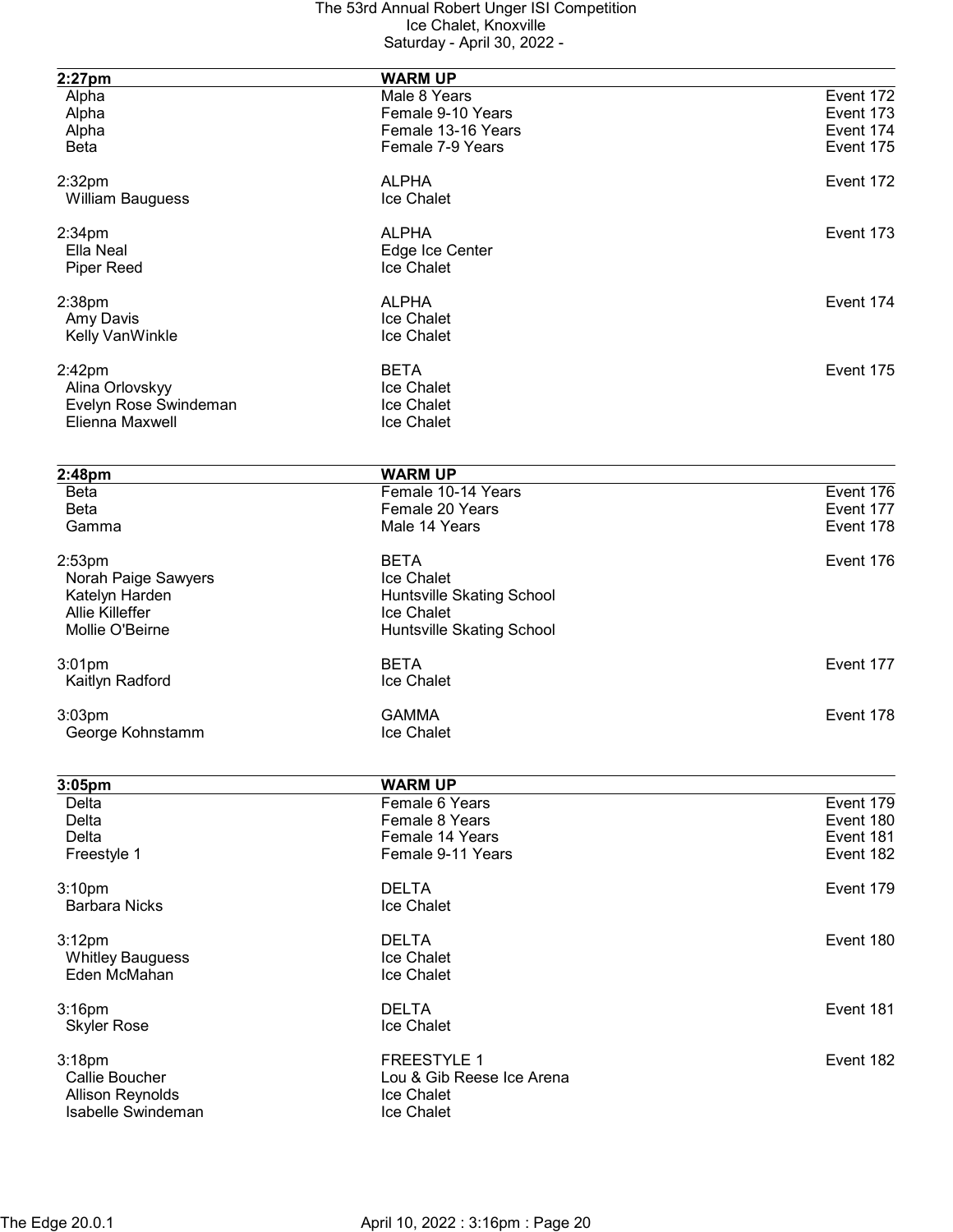| 3:25pm                               | <b>WARM UP</b>                      |                        |
|--------------------------------------|-------------------------------------|------------------------|
| Pairs 1                              | Mixed 8-9 Years                     | Event 183              |
| Ex. Pairs 1                          | Mixed 15-26 Years                   | Event 184              |
| Open Pairs Bronze                    | Mixed 16-18 Years                   | Event 185              |
|                                      |                                     |                        |
| 3:30pm                               | PAIRS 1                             | Event 183              |
| Isaac Hausman                        | Lou & Gib Reese Ice Arena           |                        |
| <b>Melody Martin</b>                 |                                     |                        |
| $3:33$ pm                            | EX. PAIRS 1                         | Event 184              |
| Grace Graham                         | Ice Chalet                          |                        |
| Andrew Giovengo                      |                                     |                        |
|                                      |                                     |                        |
| 3:35 <sub>pm</sub>                   | <b>OPEN PAIRS BRONZE</b>            | Event 185              |
| Noah Hausman                         | Lou & Gib Reese Ice Arena           |                        |
| <b>Charlet Geiger</b>                |                                     |                        |
| Austin Johnson<br>Abigail Bagent     | Lou & Gib Reese Ice Arena           |                        |
|                                      |                                     |                        |
| $3:41$ pm                            | <b>WARM UP</b>                      |                        |
| Open Pairs Gold                      | Mixed 18-20 Years                   | Event 186              |
| Open FS Gold Short                   | Female 19 Years                     | Event 187              |
| Open FS Platinum                     | Female 17 Years                     | Event 188              |
| $3:46$ pm                            | <b>OPEN PAIRS GOLD</b>              | Event 186              |
| Jaedyn Sobota                        | Ice Chalet                          |                        |
| Jeshua Jacklet                       |                                     |                        |
| 3:50 <sub>pm</sub>                   | OPEN FS GOLD SHORT                  | Event 187              |
| Kaitlyn Nash                         | Lou & Gib Reese Ice Arena           |                        |
|                                      |                                     |                        |
| 3:53 <sub>pm</sub>                   | <b>OPEN FS PLATINUM</b>             | Event 188              |
| Ericka Walter                        | Huntsville Skating School           |                        |
| 3:59 <sub>pm</sub>                   | <b>RESURFACE</b>                    |                        |
|                                      |                                     |                        |
| 4:14pm<br>Open FS Gold               | <b>WARM UP</b>                      |                        |
| Open FS Gold                         | Male 18 Years<br>Female 19-20 Years | Event 189<br>Event 190 |
| Open FS Gold                         | <b>Female Adult</b>                 | Event 191              |
| Open FS Platinum Short               | Female 17 Years                     | Event 192              |
|                                      |                                     |                        |
| $4:19$ pm                            | OPEN FS GOLD                        | Event 189              |
| Austin Johnson                       | Lou & Gib Reese Ice Arena           |                        |
| 4:23pm                               | OPEN FS GOLD                        | Event 190              |
| Kristian Handley                     | Huntsville Skating School           |                        |
| <b>Shannon Davis</b>                 | Ice Chalet                          |                        |
| 4:31pm                               | OPEN FS GOLD                        | Event 191              |
| Jean Paradise                        | Huntsville Skating School           |                        |
|                                      |                                     |                        |
| 4:35pm                               | OPEN FS PLATINUM SHORT              | Event 192              |
| Ericka Walter                        | Huntsville Skating School           |                        |
|                                      |                                     |                        |
| 4:39 <sub>pm</sub><br>Open FS Bronze | <b>WARM UP</b><br>Male 8 Years      | Event 193              |
| Open FS Bronze                       | Female 9 Years                      | Event 194              |
| Open FS Bronze                       | Female 11-24 Years                  | Event 195              |
| Open FS Bronze                       | Female 14-19 Years                  | Event 196              |
| Open FS Bronze                       | Female Adult                        | Event 197              |
|                                      |                                     |                        |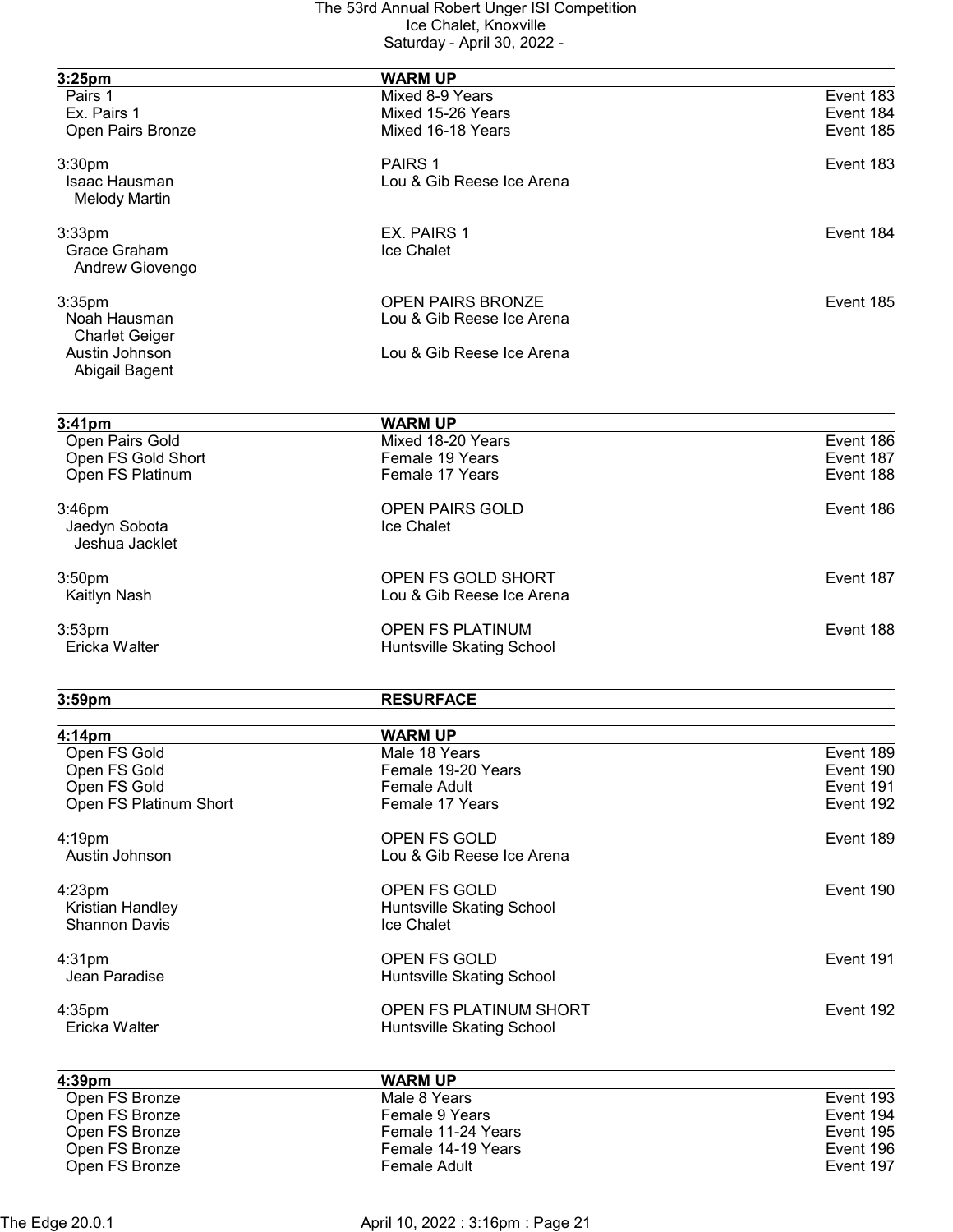|                                         | The 53rd Annual Robert Unger ISI Competition           |                        |
|-----------------------------------------|--------------------------------------------------------|------------------------|
|                                         | Ice Chalet, Knoxville<br>Saturday - April 30, 2022 -   |                        |
|                                         |                                                        |                        |
|                                         |                                                        |                        |
| 4:44pm<br>Isaac Hausman                 | <b>OPEN FS BRONZE</b><br>Lou & Gib Reese Ice Arena     | Event 193              |
|                                         |                                                        |                        |
| 4:47pm                                  | OPEN FS BRONZE                                         | Event 194              |
| Hannah Rieger                           | Ice Chalet                                             |                        |
| 4:50pm                                  | <b>OPEN FS BRONZE</b>                                  | Event 195              |
| <b>Adalyn Martin</b>                    | Lou & Gib Reese Ice Arena                              |                        |
| Grace King                              | Ice Chalet                                             |                        |
| $4:56$ pm                               | <b>OPEN FS BRONZE</b>                                  | Event 196              |
| Lillyanna Jacklet                       | Ice Chalet                                             |                        |
| <b>Grace Malloy</b>                     | Huntsville Skating School                              |                        |
| Arwen Roach                             | Ice Chalet                                             |                        |
| 5:05pm                                  | <b>OPEN FS BRONZE</b>                                  | Event 197              |
| Autumn Knoth-Jez                        | Huntsville Skating School                              |                        |
| Helen Sylvester                         | <b>Huntsville Skating School</b>                       |                        |
|                                         |                                                        |                        |
| 5:11pm                                  | <b>WARM UP</b>                                         |                        |
| Freestyle 4<br>Open FS Silver           | Female 10-11 Years<br>Female 15-16 Years               | Event 198<br>Event 199 |
| Open FS Gold                            | Female 16-18 Years                                     | Event 200              |
|                                         |                                                        |                        |
| $5:16$ pm<br>Samantha Bauguess          | <b>FREESTYLE 4</b><br>Ice Chalet                       | Event 198              |
| Ella Schall                             | Lou & Gib Reese Ice Arena                              |                        |
| Madeleine Darby                         | Ice Chalet                                             |                        |
| 5:25pm                                  | <b>OPEN FS SILVER</b>                                  | Event 199              |
| Grace Graham                            | Ice Chalet                                             |                        |
| Sydney Chan                             | Ice Chalet                                             |                        |
| Alice Jinks                             | Huntsville Skating School                              |                        |
| Alexa Roth                              | Ice Chalet                                             |                        |
| Sabrina Fox                             | Huntsville Skating School                              |                        |
| 5:40pm                                  | OPEN FS GOLD                                           | Event 200              |
| Isabela Miller                          | Ice Chalet                                             |                        |
| Abigail Bagent                          | Lou & Gib Reese Ice Arena                              |                        |
|                                         |                                                        |                        |
| 5:48pm<br>Open FS Silver                | <b>WARM UP</b><br>Female 11-12 Years                   | Event 201              |
| Open FS Silver                          | Female 13-14 Years                                     | Event 202              |
| Open FS Silver                          | Female 17-23 Years                                     | Event 203              |
| 5:53pm                                  | <b>OPEN FS SILVER</b>                                  | Event 201              |
| Isabella Mitchell                       | Huntsville Skating School                              |                        |
| Ella Schall                             | Lou & Gib Reese Ice Arena                              |                        |
| <b>Charlotte Hardt</b>                  | Huntsville Skating School                              |                        |
| 6:02pm                                  | <b>OPEN FS SILVER</b>                                  | Event 202              |
| Hannah Hausman                          | Lou & Gib Reese Ice Arena                              |                        |
| Alexandra Amyx                          | Lou & Gib Reese Ice Arena                              |                        |
| <b>Alex Gowans</b>                      | Lou & Gib Reese Ice Arena                              |                        |
| 6:11pm                                  | <b>OPEN FS SILVER</b>                                  | Event 203              |
| Cassandre Dodd                          | Huntsville Skating School                              |                        |
| <b>Charlet Geiger</b><br>Nadia Paradise | Lou & Gib Reese Ice Arena<br>Huntsville Skating School |                        |
|                                         |                                                        |                        |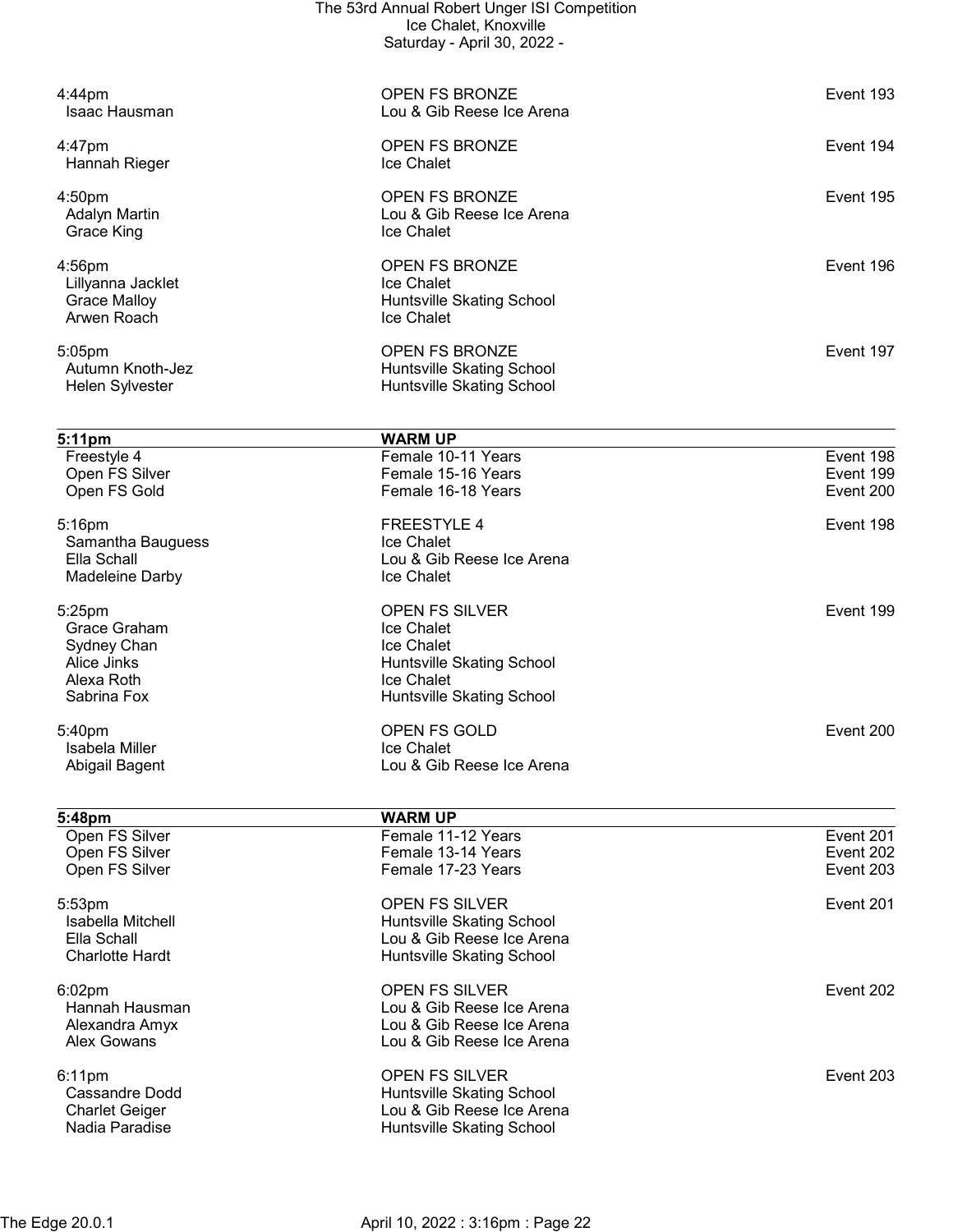| 6:20pm                                        | <b>RESURFACE</b>                       |                        |
|-----------------------------------------------|----------------------------------------|------------------------|
|                                               |                                        |                        |
| 6:35pm                                        | <b>WARM UP</b><br>Female 12 Years      |                        |
| Ex. Freestyle 4<br>Open FS Silver             | Male 26 Years                          | Event 204<br>Event 205 |
|                                               |                                        |                        |
| Open FS Platinum Short<br>Footwork 9-Platinum | Male 15-16 Years<br>Female 18-25 Years | Event 206<br>Event 207 |
|                                               |                                        |                        |
| 6:40pm                                        | EX. FREESTYLE 4                        | Event 204              |
| <b>Maddison Ragle</b>                         | Ice Chalet                             |                        |
| 6:43pm                                        | <b>OPEN FS SILVER</b>                  | Event 205              |
| Andrew Giovengo                               | Ice Chalet                             |                        |
| 6:46pm                                        | <b>OPEN FS PLATINUM SHORT</b>          | Event 206              |
| Altair Zentgraf                               | Ice Chalet                             |                        |
| Noah Hausman                                  | Lou & Gib Reese Ice Arena              |                        |
| 6:54pm                                        | FOOTWORK 9-PLATINUM                    | Event 207              |
| Jessi Buchko                                  | Ice Chalet                             |                        |
| Abigail Bagent                                | Lou & Gib Reese Ice Arena              |                        |
| <b>Bonnie Dudley</b>                          | Ice Chalet                             |                        |
|                                               |                                        |                        |
| 6:59pm                                        | <b>WARM UP</b>                         |                        |
| Drama Spot. FS4                               | Female 13-14 Years                     | Event 208              |
| Drama Spot. FS4                               | Female 17 Years                        | Event 209              |
| Drama Spot. FS6                               | Female 14-20 Years                     | Event 210              |
| $7:04$ pm                                     | DRAMA SPOT. FS4                        | Event 208              |
| Hannah Hausman                                | Lou & Gib Reese Ice Arena              |                        |
| Emma Williams                                 | Huntsville Skating School              |                        |
| <b>Alex Gowans</b>                            | Lou & Gib Reese Ice Arena              |                        |
|                                               |                                        |                        |
| $7:12$ pm                                     | DRAMA SPOT. FS4                        | Event 209              |
| <b>Cassandre Dodd</b>                         | Huntsville Skating School              |                        |
| $7:14$ pm                                     | DRAMA SPOT. FS6                        | Event 210              |
| Sora Imai                                     | Ice Chalet                             |                        |
| Kristian Handley                              | Huntsville Skating School              |                        |
| <b>Shannon Davis</b>                          | Ice Chalet                             |                        |
|                                               |                                        |                        |
| 7:23pm<br>Ensemble                            | <b>WARM UP</b>                         | Event 211              |
| Ensemble                                      |                                        | Event 212              |
|                                               |                                        |                        |
| 7:28pm                                        | <b>ENSEMBLE</b>                        | Event 211              |
| <b>Happily Never After</b>                    | Lou & Gib Reese Ice Arena              |                        |
| 7:32pm                                        | <b>ENSEMBLE</b>                        | Event 212              |
| The Treble Makers                             | Lou & Gib Reese Ice Arena              |                        |
|                                               |                                        |                        |
| 7:36pm<br>Couples Spot. Lt. Ent. Bronze       | <b>WARM UP</b><br>Female 9-10 Years    | Event 213              |
| Couples Spot. Lt. Ent. Silver                 | Female 14 Years                        | Event 214              |
| Couples Spot. Lt. Ent. Silver                 | Mixed 24-26 Years                      | Event 215              |
|                                               |                                        |                        |
| 7:41pm                                        | COUPLES SPOT. LT. ENT. BRONZE          | Event 213              |
| Hannah Rieger                                 | Ice Chalet                             |                        |
| <b>Allison Reynolds</b>                       |                                        |                        |
|                                               |                                        |                        |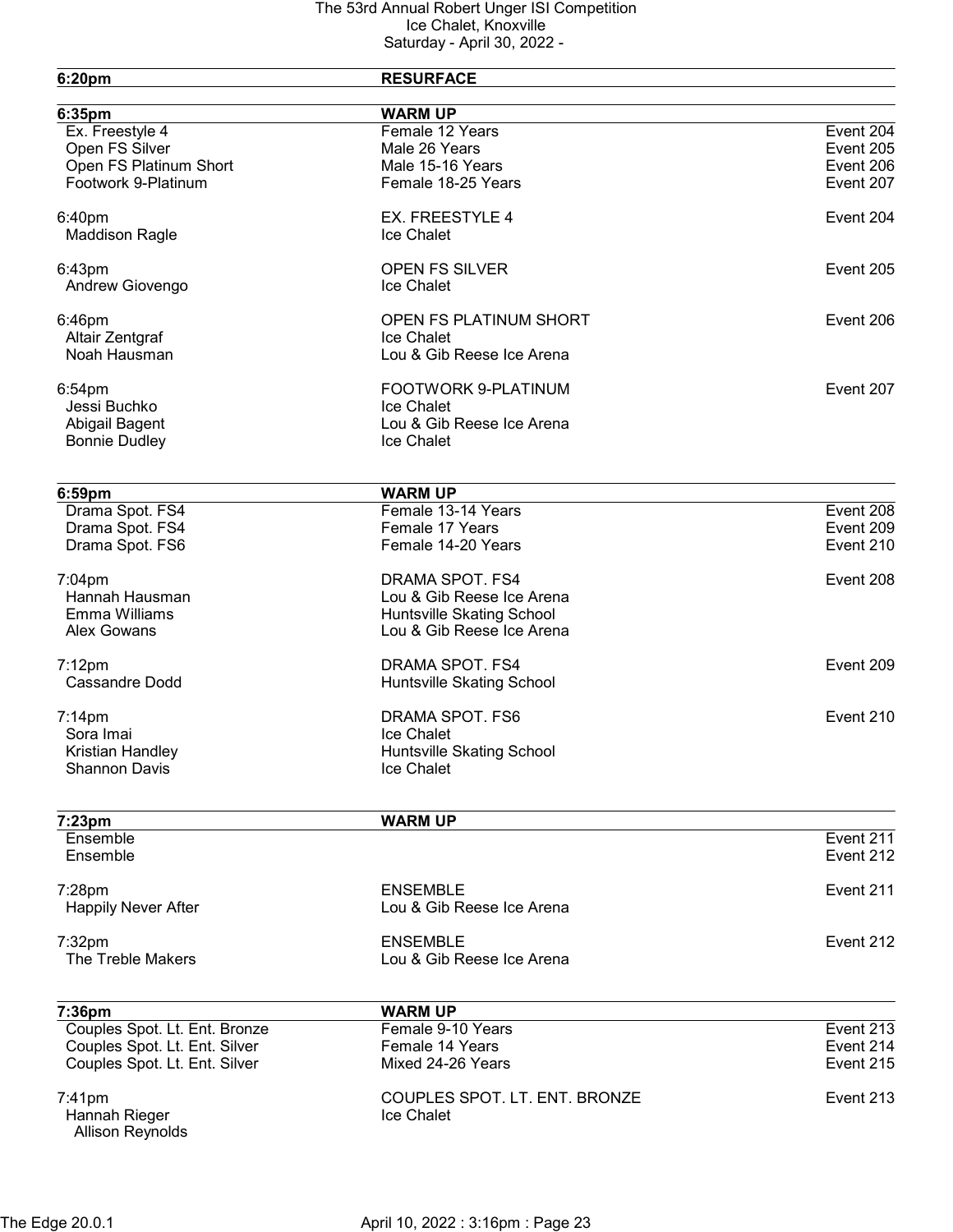|                              | The 53rd Annual Robert Unger ISI Competition |           |
|------------------------------|----------------------------------------------|-----------|
|                              | Ice Chalet, Knoxville                        |           |
|                              | Saturday - April 30, 2022 -                  |           |
| $7:44$ pm                    | COUPLES SPOT. LT. ENT. SILVER                | Event 214 |
| Josie Jarrett                | Ice Chalet                                   |           |
| Lillyanna Jacklet            |                                              |           |
| $7:46$ pm                    | COUPLES SPOT. LT. ENT. SILVER                | Event 215 |
| Grace King                   | Ice Chalet                                   |           |
| Andrew Giovengo              |                                              |           |
| 7:49pm                       | <b>WARM UP</b>                               |           |
| Lt. Ent. Spot. FS6-7         | Mixed 16-18 Years                            | Event 216 |
| Couples Spot. Drama Gold     | Mixed 20 Years                               | Event 217 |
| $7:54$ pm                    | LT. ENT. SPOT. FS6-7                         | Event 216 |
| Isabela Miller               | Ice Chalet                                   |           |
| Austin Johnson               | Lou & Gib Reese Ice Arena                    |           |
| Jaedyn Sobota                | Ice Chalet                                   |           |
| 8:03pm                       | COUPLES SPOT. DRAMA GOLD                     | Event 217 |
| Jeshua Jacklet               | Ice Chalet                                   |           |
| <b>Shannon Davis</b>         |                                              |           |
|                              |                                              |           |
| 8:06pm<br>Lt. Ent. Spot. FS1 | <b>WARM UP</b><br>Female 9-14 Years          | Event 218 |
| Lt. Ent. Spot. FS2-3         | Mixed 8-11 Years                             | Event 219 |
| Lt. Ent. Spot. FS2           | <b>Female Adult</b>                          | Event 220 |
| 8:11pm                       | LT. ENT. SPOT. FS1                           | Event 218 |
| Callie Boucher               | Lou & Gib Reese Ice Arena                    |           |
| Pepper Emmert                | Ice Chalet                                   |           |
| Claire Clayton               | <b>Huntsville Skating School</b>             |           |
| <b>Haley McAdams</b>         | Huntsville Skating School                    |           |
| 8:21pm                       | LT. ENT. SPOT. FS2-3                         | Event 219 |
| Isaac Hausman                | Lou & Gib Reese Ice Arena                    |           |
| <b>Lillian Doss</b>          | <b>Huntsville Skating School</b>             |           |
| Anna Claire Abney            | <b>Huntsville Skating School</b>             |           |
| Megan Stewart                | Huntsville Skating School                    |           |
| 8:31pm                       | LT. ENT. SPOT. FS2                           | Event 220 |
| Helen Sylvester              | Huntsville Skating School                    |           |
| 8:33pm                       | <b>RESURFACE</b>                             |           |
|                              |                                              |           |
| 8:48pm<br>Lt. Ent. Spot. FS4 | <b>WARM UP</b><br>Female 15-16 Years         | Event 221 |
| Lt. Ent. Spot. FS4           | Male Adult                                   | Event 222 |
| 8:53pm                       | LT. ENT. SPOT. FS4                           | Event 221 |
| Alice Jinks                  | Huntsville Skating School                    |           |
| Sabrina Fox                  | Huntsville Skating School                    |           |
| Kate Early                   | Ice Chalet                                   |           |
| Alisa Apostoaei              | Ice Chalet                                   |           |
| 9:03pm                       | LT. ENT. SPOT. FS4                           | Event 222 |
| <b>Tony Knox</b>             | Ice Chalet                                   |           |
|                              |                                              |           |

9:06pm WARM UP

Theater Production Event 223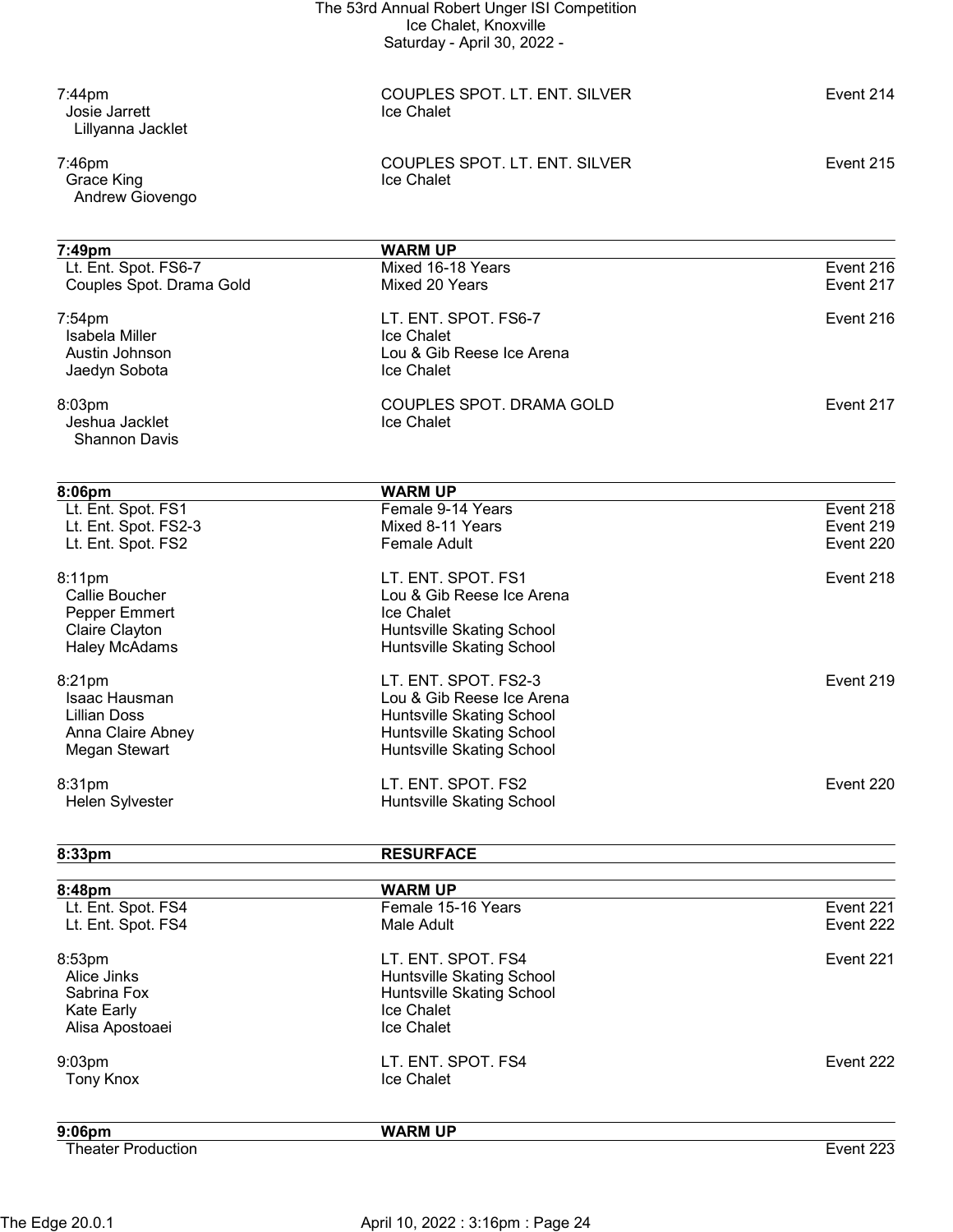9:11pm THEATER PRODUCTION Event 223 Jungle Book **Lou & Gib Reese Ice Arena**<br>Aladdin **Aladdin** Ice Chalet

9:26pm END OF DAYS EVENTS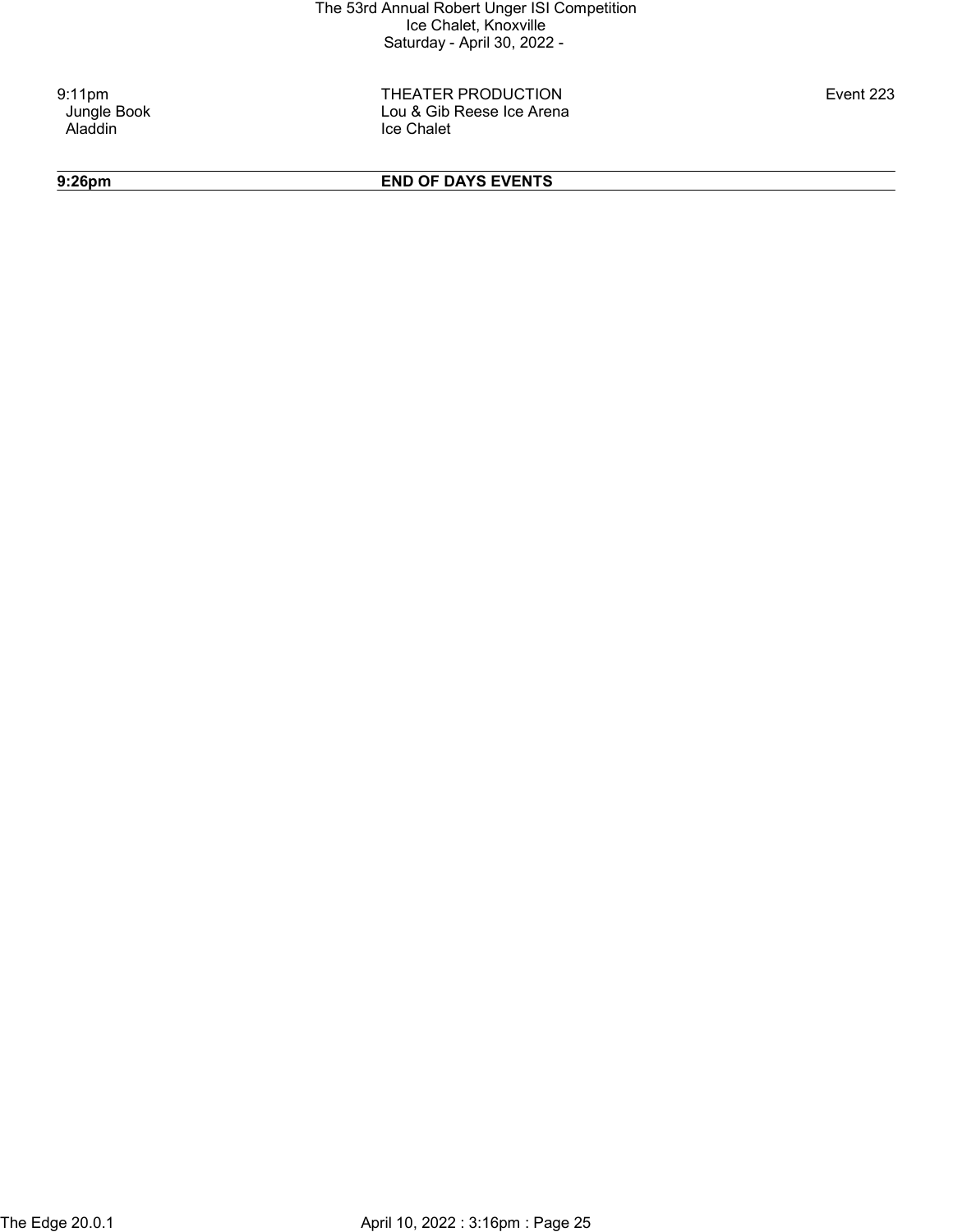| 8:45am                                               | <b>RESURFACE</b>                     |                         |
|------------------------------------------------------|--------------------------------------|-------------------------|
| 9:00am                                               | <b>WARM UP</b>                       |                         |
| Figures 1                                            | Female 14 Years                      | Event 224               |
| Solo Comp. FS1                                       | Female 9-11 Years                    | Event 225               |
| 9:05am                                               | <b>FIGURES 1</b>                     | Event 224               |
| Josie Jarrett                                        | Ice Chalet                           |                         |
| $9:07$ am                                            | SOLO COMP. FS1                       | Event 225               |
| Emma Nolen                                           | Ice Chalet                           |                         |
| Callie Boucher                                       | Lou & Gib Reese Ice Arena            |                         |
| <b>Isabelle Swindeman</b>                            | Ice Chalet                           |                         |
| 9:11am                                               | <b>WARM UP</b>                       |                         |
|                                                      |                                      | $\overline{E}$ vent 226 |
| Jump & Spin Team - Medium<br>Jump & Spin Team - High |                                      | Event 227               |
| 9:16am                                               | <b>JUMP &amp; SPIN TEAM - MEDIUM</b> | Event 226               |
| Welcome to the Jungle                                | Ice Chalet                           |                         |
| 9:19am                                               | <b>JUMP &amp; SPIN TEAM - HIGH</b>   | Event 227               |
| <b>Teenage Mutant Ninja Turtles</b>                  | Ice Chalet                           |                         |
| Old Fogeys & Young Ladies                            | Ice Chalet                           |                         |
| 9:25am                                               | <b>WARM UP</b>                       |                         |
| Couples Spot. Char. Low                              | Mixed 6 Years-Adult                  | Event 228               |
| Lt. Ent. Spot. FS4                                   | Female 12-13 Years                   | Event 229               |
| 9:30am                                               | COUPLES SPOT. CHAR. LOW              | Event 228               |
| <b>Barbara Nicks</b>                                 | Ice Chalet                           |                         |
| Alina Orlovskyy<br>Lilah Hirtzinger                  | Lou & Gib Reese Ice Arena            |                         |
| Iylah Kruise                                         |                                      |                         |
| <b>Whitley Bauguess</b>                              | Ice Chalet                           |                         |
| Jason Rieger                                         |                                      |                         |
| $9:36$ am                                            | LT. ENT. SPOT. FS4                   | Event 229               |
| Caitlyn Orr                                          | Lou & Gib Reese Ice Arena            |                         |
| Alexandra Amyx                                       | Lou & Gib Reese Ice Arena            |                         |
| 9:41am                                               | <b>WARM UP</b>                       |                         |
| Couples Spot. Lt. Ent. Gold                          | Female 17-19 Years                   | Event 230               |
| Couples Spot. Lt. Ent. Platinum                      | Male 16-18 Years                     | Event 231               |
| Couples Spot. Char. Gold                             | Female 18 Years                      | Event 232               |
| $9:46$ am                                            | COUPLES SPOT. LT. ENT. GOLD          | Event 230               |
| Cassandre Dodd<br>Kristian Handley                   | Huntsville Skating School            |                         |
| $9:49$ am                                            | COUPLES SPOT. LT. ENT. PLATINUM      | Event 231               |
| Noah Hausman<br>Austin Johnson                       | Lou & Gib Reese Ice Arena            |                         |
| 9:52am                                               | COUPLES SPOT. CHAR. GOLD             | Event 232               |
| Jaedyn Sobota                                        | Ice Chalet                           |                         |
| <b>Bonnie Dudley</b>                                 |                                      |                         |
|                                                      |                                      |                         |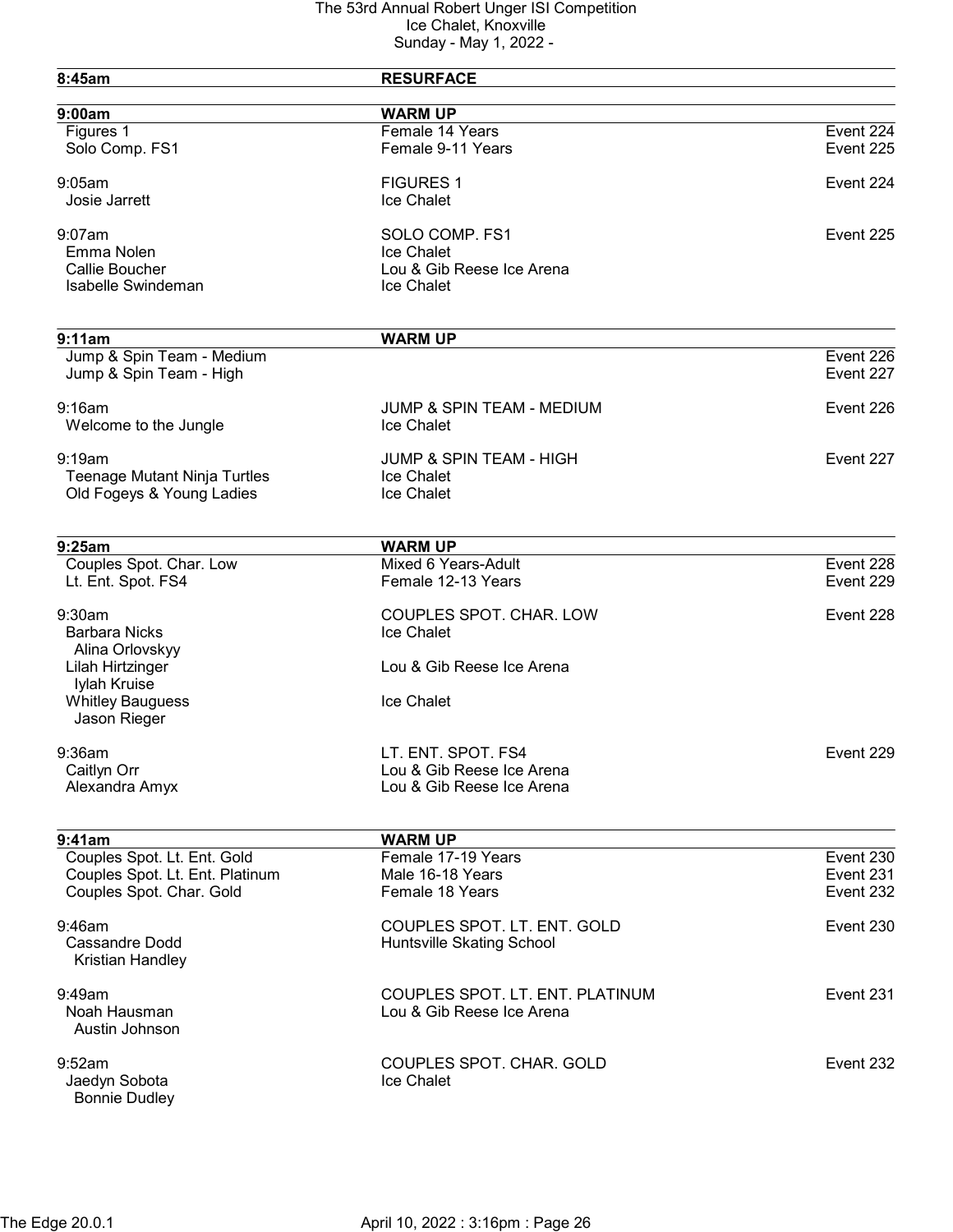| 9:55am                     | <b>WARM UP</b>                    |           |
|----------------------------|-----------------------------------|-----------|
| Couples Spot. Char. Silver | Mixed 8 Years-Adult               | Event 233 |
| Couples Spot. Char. Bronze | Female 19 Years                   | Event 234 |
| Char. Spot. FS4            | Female 16-23 Years                | Event 235 |
|                            |                                   |           |
| 10:00am                    | <b>COUPLES SPOT. CHAR. SILVER</b> | Event 233 |
| Isaac Hausman              | Lou & Gib Reese Ice Arena         |           |
| <b>Charlet Geiger</b>      |                                   |           |
| <b>Colton Jarrett</b>      | Ice Chalet                        |           |
| <b>Tony Knox</b>           |                                   |           |
| <b>Adalyn Martin</b>       | Lou & Gib Reese Ice Arena         |           |
| Ella Schall                |                                   |           |
|                            |                                   |           |
| 10:08am                    | COUPLES SPOT. CHAR. BRONZE        | Event 234 |
| <b>Rachil McAllister</b>   | Ice Chalet                        |           |
| Arwen Roach                |                                   |           |
|                            |                                   |           |
| 10:10am                    | CHAR. SPOT. FS4                   | Event 235 |
| Rosie Christy              | Lou & Gib Reese Ice Arena         |           |
| Nadia Paradise             | Huntsville Skating School         |           |
|                            |                                   |           |
| 10:15am                    | <b>WARM UP</b>                    |           |
| Lt. Ent. Spot. Pre Alpha   | Female 6 Years                    | Event 236 |
| Lt. Ent. Spot. Beta        | Female 7-8 Years                  | Event 237 |
| Drama Spot. Alpha          | Female 9 Years-Adult              | Event 238 |
| Lt. Ent. Spot. Delta       | Female 6 Years                    | Event 239 |
| Drama Spot. FS3            | <b>Female Adult</b>               | Event 240 |
|                            |                                   |           |
| $10:20$ am                 | LT. ENT. SPOT. PRE ALPHA          | Event 236 |
| Maya Chohan                | Ice Chalet                        |           |
|                            |                                   |           |
| 10:22am                    | LT. ENT. SPOT. BETA               | Event 237 |
| Alina Orlovskyy            | Ice Chalet                        |           |
| Lilah Hirtzinger           | Lou & Gib Reese Ice Arena         |           |
| 10:26am                    | DRAMA SPOT. ALPHA                 | Event 238 |
| Ella Neal                  |                                   |           |
|                            | Edge Ice Center                   |           |
| Christina Swanson          | Frank Southern Bloomington FSC    |           |
| 10:30am                    | LT. ENT. SPOT. DELTA              | Event 239 |
| <b>Barbara Nicks</b>       | Ice Chalet                        |           |
|                            |                                   |           |
| 10:32am                    | DRAMA SPOT. FS3                   | Event 240 |
| Autumn Knoth-Jez           | Huntsville Skating School         |           |
|                            |                                   |           |
| 10:35am                    | <b>WARM UP</b>                    |           |
| Char. Spot. FS7            | Male 18 Years                     | Event 241 |
| Char. Spot. FS4            | Mixed 9-12 Years                  | Event 242 |
| Char. Spot. FS4            | Female 13-14 Years                | Event 243 |
| 10:40am                    | CHAR. SPOT. FS7                   | Event 241 |
| Austin Johnson             | Lou & Gib Reese Ice Arena         |           |
|                            |                                   |           |
| 10:43am                    | CHAR. SPOT. FS4                   | Event 242 |
| <b>Mark Novak</b>          | Huntsville Skating School         |           |
| Samantha Bauguess          | <b>Ice Chalet</b>                 |           |
| Isabella Mitchell          | Huntsville Skating School         |           |
| Caitlyn Orr                | Lou & Gib Reese Ice Arena         |           |
|                            |                                   |           |
|                            |                                   |           |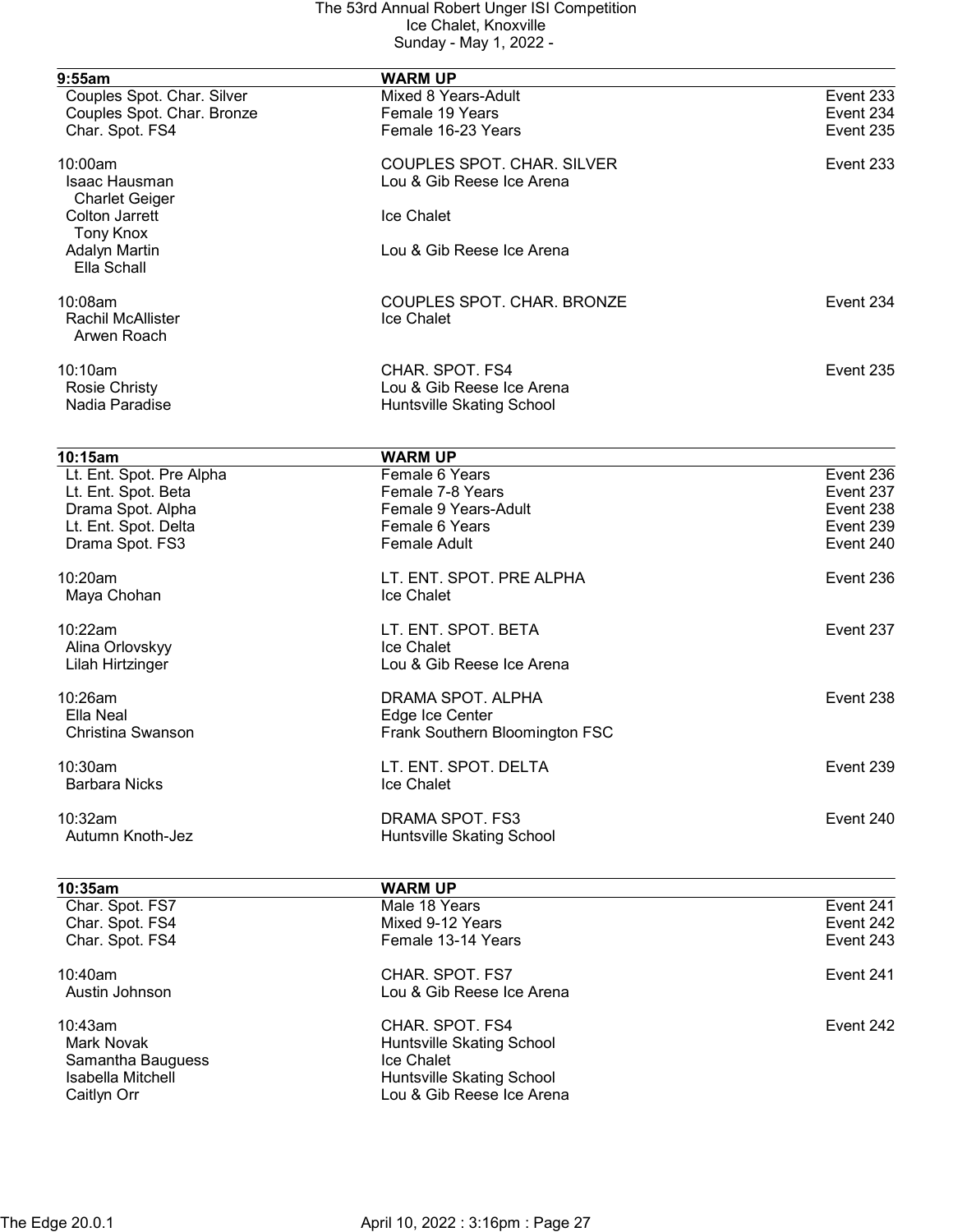Josie Jarrett (1988)<br>Ava Burleson (1989)<br>Ice Chalet Ava Burleson

10:53am CHAR. SPOT. FS4 Event 243 Alexandra Amyx Lou & Gib Reese Ice Arena Huntsville Skating School<br>Ice Chalet

# 11:03am RESURFACE 11:18am WARM UP

| .                       | Female 9-10 Years         | Event 244 |
|-------------------------|---------------------------|-----------|
| Char. Spot. FS3         |                           |           |
| Char. Spot. FS3         | Female 11-14 Years        | Event 245 |
| Char. Spot. FS2         | Mixed 8-11 Years          | Event 246 |
| Char. Spot. FS1         | Mixed 8-12 Years          | Event 247 |
| 11:23am                 | CHAR. SPOT. FS3           | Event 244 |
| Hannah Rieger           | Ice Chalet                |           |
| <b>Lily Mitchell</b>    | Ice Chalet                |           |
| Megan Stewart           | Huntsville Skating School |           |
| 11:30am                 | CHAR. SPOT. FS3           | Event 245 |
| Samantha Rieger         | <b>Ice Chalet</b>         |           |
|                         |                           |           |
| Makenna Crowe           | Edge Ice Center           |           |
| 11:35am                 | CHAR. SPOT. FS2           | Event 246 |
| Isaac Hausman           | Lou & Gib Reese Ice Arena |           |
| Caitlyn Nix             | Huntsville Skating School |           |
| 11:40am                 | CHAR. SPOT. FS1           | Event 247 |
| <b>Brooke Ming</b>      | Huntsville Skating School |           |
| Shan Chohan             | <b>Ice Chalet</b>         |           |
|                         |                           |           |
| 11:45am                 | <b>WARM UP</b>            |           |
| Char. Spot. Alpha       | Male 8 Years              | Event 248 |
| Char. Spot. Beta        | Female 9 Years            | Event 249 |
| Char. Spot. Beta        | Male Adult                | Event 250 |
| Char. Spot. Gamma       | Male 14 Years             | Event 251 |
| Char. Spot. Delta       | Male 8 Years              | Event 252 |
| Theme Spot. Delta       | Female 12 Years           | Event 253 |
| Theme Spot. Beta        | Female 7-11 Years         | Event 254 |
|                         | <b>Female Adult</b>       |           |
| Theme Spot. Alpha       |                           | Event 255 |
| 11:50am                 | CHAR. SPOT. ALPHA         | Event 248 |
| <b>William Bauguess</b> | Ice Chalet                |           |
| 11:52am                 | CHAR. SPOT. BETA          | Event 249 |
|                         |                           |           |
| Iylah Kruise            | Lou & Gib Reese Ice Arena |           |
| 11:54am                 | CHAR. SPOT. BETA          | Event 250 |
| Dan Moore               | Huntsville Skating School |           |
|                         |                           |           |
| 11:56am                 | CHAR. SPOT. GAMMA         | Event 251 |
| George Kohnstamm        | Ice Chalet                |           |
| 11:58am                 | CHAR. SPOT. DELTA         | Event 252 |
| <b>Colton Jarrett</b>   | Ice Chalet                |           |
|                         |                           |           |
| 12:00pm                 | THEME SPOT. DELTA         | Event 253 |
| Sophie Caffrey          | Ice Chalet                |           |
|                         |                           |           |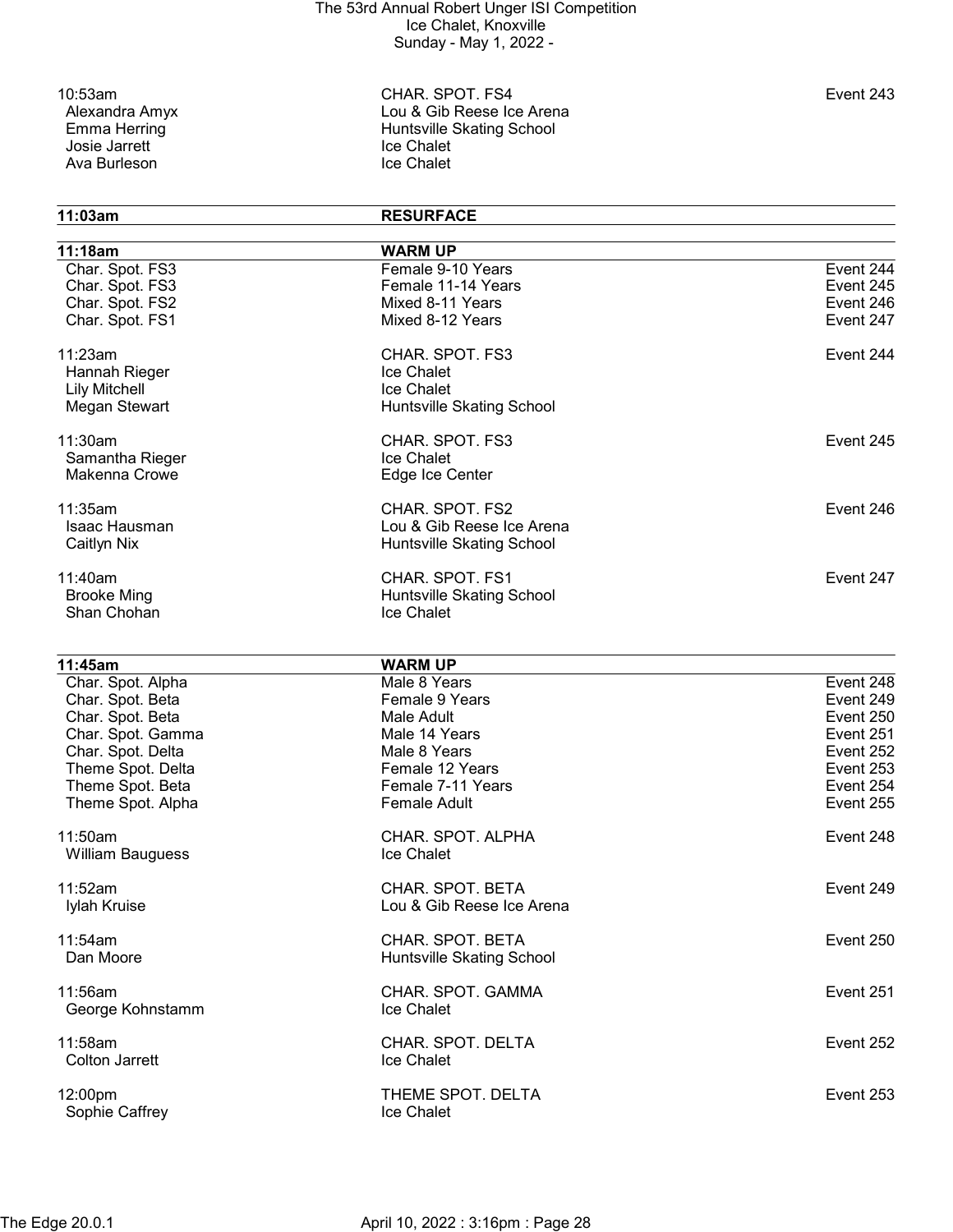| 12:02pm<br>Alina Orlovskyy<br><b>Allie Killeffer</b> | THEME SPOT. BETA<br>Ice Chalet<br>Ice Chalet                 | Event 254 |
|------------------------------------------------------|--------------------------------------------------------------|-----------|
| 12:06pm<br>Christina Swanson                         | THEME SPOT. ALPHA<br>Frank Southern Bloomington FSC          | Event 255 |
| 12:08pm                                              | <b>WARM UP</b>                                               |           |
| <b>Couple Spotlight LE Gold</b>                      | Mixed 18 Years                                               | Event 256 |
| 12:13pm<br>Austin Johnson<br>Abigail Bagent          | <b>COUPLE SPOTLIGHT LE GOLD</b><br>Lou & Gib Reese Ice Arena | Event 256 |
| 12:15pm                                              | <b>WARM UP</b>                                               |           |
| Sync. Skate                                          | Teen                                                         | Event 257 |
| 12:20pm<br><b>RU Revolution - Teen</b>               | <b>SYNC, SKATE</b><br>Ice Chalet                             | Event 257 |
| 12:25pm                                              | <b>WARM UP</b>                                               |           |
| Sync. Form.                                          | Adult                                                        | Event 258 |
| 12:30pm<br>Alabama Special Olympics Unified Synchro  | SYNC. FORM.<br>Huntsville Skating School                     | Event 258 |
| 12:36pm                                              | <b>WARM UP</b>                                               |           |
| Sync. Advance Form.                                  | Youth                                                        | Event 259 |
| 12:41pm<br><b>RU Revolution - Youth</b>              | SYNC. ADVANCE FORM.<br>Ice Chalet                            | Event 259 |
| 12:48pm                                              | <b>WARM UP</b>                                               |           |
| Sync. Advance Form.                                  | Teen                                                         | Event 260 |
| 12:53pm<br>Arctic Snowflakes - Warrior               | SYNC. ADVANCE FORM.<br>Lou & Gib Reese Ice Arena             | Event 260 |
| 12:59pm                                              | <b>WARM UP</b>                                               |           |
| Sync. Skate                                          | Adult                                                        | Event 261 |
| $1:04$ pm<br><b>Blade Rockers</b>                    | SYNC. SKATE<br>Huntsville Skating School                     | Event 261 |
| $1:09$ pm                                            | <b>WARM UP</b>                                               |           |
| Sync. Skate                                          | Sr. Youth                                                    | Event 262 |
| $1:14$ pm<br>RU Revolution - Senior Youth            | SYNC. SKATE<br>Ice Chalet                                    | Event 262 |
| 1:19pm                                               | <b>WARM UP</b>                                               |           |
| <b>Small Production Team</b>                         |                                                              | Event 263 |
| $1:24$ pm<br>A Pirate's Life for Me                  | SMALL PRODUCTION TEAM<br>Ice Chalet                          | Event 263 |